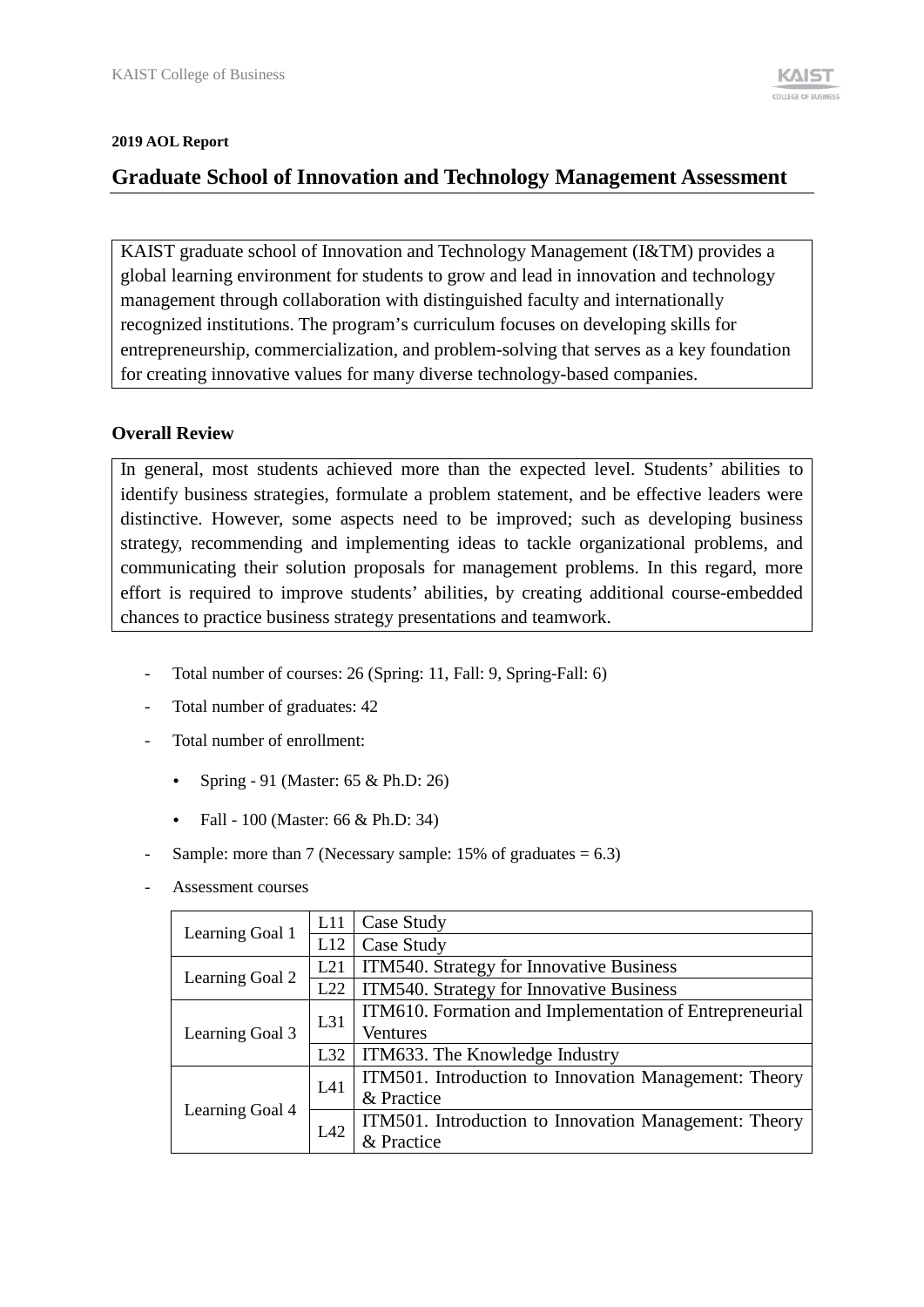### **Overview of Assessment**

| <b>Graduate School of Innovation and Technology Management:</b><br><b>Assessment Learning Goal 1</b><br>Learning Goal 1 Critical, Innovative and Strategic Thinking - Our graduates will be able to apply<br>critical, innovative, and strategic thinking in a dynamic business environment. |                                                      |                       |  |  |
|----------------------------------------------------------------------------------------------------------------------------------------------------------------------------------------------------------------------------------------------------------------------------------------------|------------------------------------------------------|-----------------------|--|--|
| <b>Learning Objective</b>                                                                                                                                                                                                                                                                    | <b>Sample</b>                                        | <b>Methods</b>        |  |  |
| L11) Our students will have the<br>ability to identify and analyze<br>complex problems from multiple<br>perspectives<br>L12) Our students will be able to<br>apply innovative and strategic<br>solutions to organizational<br>problems.                                                      | <b>Students completed Case</b><br>Study ( $N = 33$ ) | Case study evaluation |  |  |
| <b>Findings</b>                                                                                                                                                                                                                                                                              |                                                      |                       |  |  |
|                                                                                                                                                                                                                                                                                              |                                                      |                       |  |  |

 $\checkmark$  The mean scores of the instructor's case study evaluation for both L11 and L12 exceeded 2 (meets expectations); the scores for L11 and L12 were 2.35 and 2.12 respectively.

 $\checkmark$  The overall score implies that most students were able to apply critical, innovative, and strategic thinking in a dynamic business environment through I&TM courses.

 $*1$  = Fails to Meet Expectations, 2 = Meets Expectations, 3 = Exceeds Expectations

Evaluation of L11 was based on a case study evaluations. An overall mean score for L11 was 2.35. The highest average score was 2.42 for 'Identification of current business strategy (Trait 1)', while the lowest one was 2.27 for 'Development of a business strategy (Trait 3).' The results show that the course is recommended to improve the students' abilities to identify and analyze complex business problems.

L12 was also evaluated using case study evaluations. The overall mean score for L12 was 2.12, which was relatively lower than the scores of other Learning Goals. The highest average score was 2.36 for 'Formulation of the problem statement (Trait 1)', while the lowest one was 1.85 for 'Recommendation and implementation (Trait 5).' Notably, Trait 5 was the only trait that fell short of meeting the expectations. The results suggest that more training on recommendation and implementation of innovative and strategic solutions to organizational problems is needed.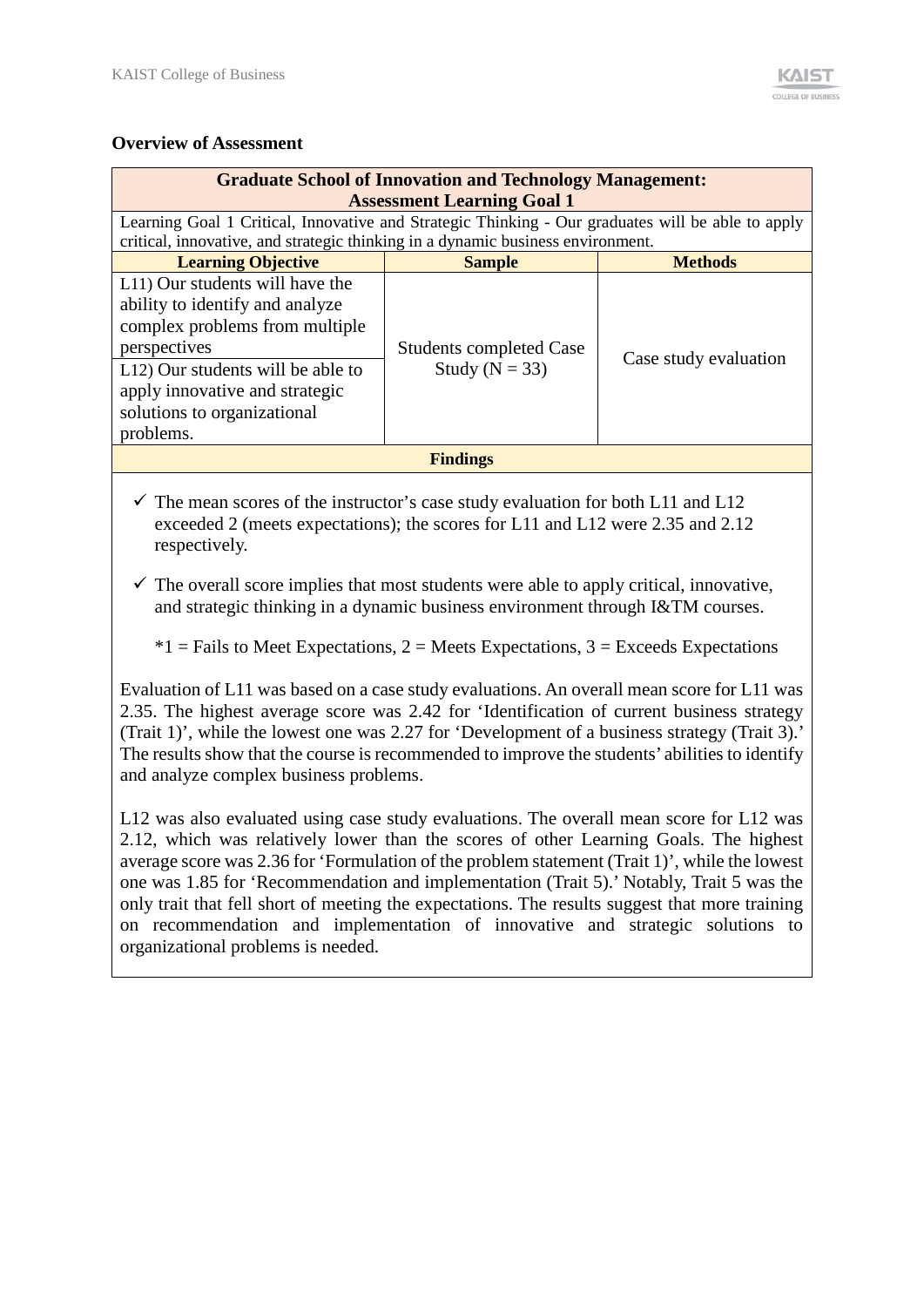| <b>Graduate School of Innovation and Technology Management:</b><br><b>Assessment Learning Goal 2</b>                |                                           |                                          |  |  |
|---------------------------------------------------------------------------------------------------------------------|-------------------------------------------|------------------------------------------|--|--|
| Learning Goal 2 Communication Skills                                                                                |                                           |                                          |  |  |
| Our graduates will acquire the communication skills needed to function effectively                                  |                                           |                                          |  |  |
| <b>Learning Objective</b>                                                                                           | <b>Sample</b>                             | <b>Methods</b>                           |  |  |
| L <sub>21</sub> ) Our students will<br>communicate effectively in<br>written document and/or oral<br>presentations. | Students enrolled in<br>$ITM540 (N = 11)$ | Course-embedded<br>assignment evaluation |  |  |
| L <sub>22</sub> ) Our students will diagnose<br>and communicate management<br>problems.                             |                                           | Project report evaluation                |  |  |
|                                                                                                                     | <b>Findings</b>                           |                                          |  |  |

 $\checkmark$  The mean scores of instructor's assessment of students' project reports and case study for L21 and L22 respectively, exceeded 2 (meet the expectation); the scores for L21 and L22 were 2.79 and 2.46 respectively.

 $\checkmark$  The overall score implies that most students were able to communicate management problems effectively both orally and through written medium through I&TM courses.

 $*1$  = Fails to Meet Expectations, 2 = Meets Expectations, 3 = Exceeds Expectations

The overall average score for L21 was 2.79. The results imply that students were able to communicate effectively in written documents and oral presentations. In general, the average score for each trait was closely distributed around the mean, ranging from 2.45 at the low end (Trait 1: Logic & Organization) to 3.00 at its highest. The results show that there is room to improve the logic and organization of the ideas.

With the overall average score of 2.45, the results for L22 imply that students can diagnose and communicate management problems. In general, the average score for each trait was evenly distributed around the mean, ranging from 2.00 at the low end (Trait 3: Solution proposal and evaluation) to 2.73 at its highest. However, the average score for 'Solution proposal and evaluation (Trait 3)' was 2.00, which the lowest among other Traits. These results show that students not only need to practice developing multiple solutions that are creative and feasible but also need to evaluate the solutions based on logical evidence.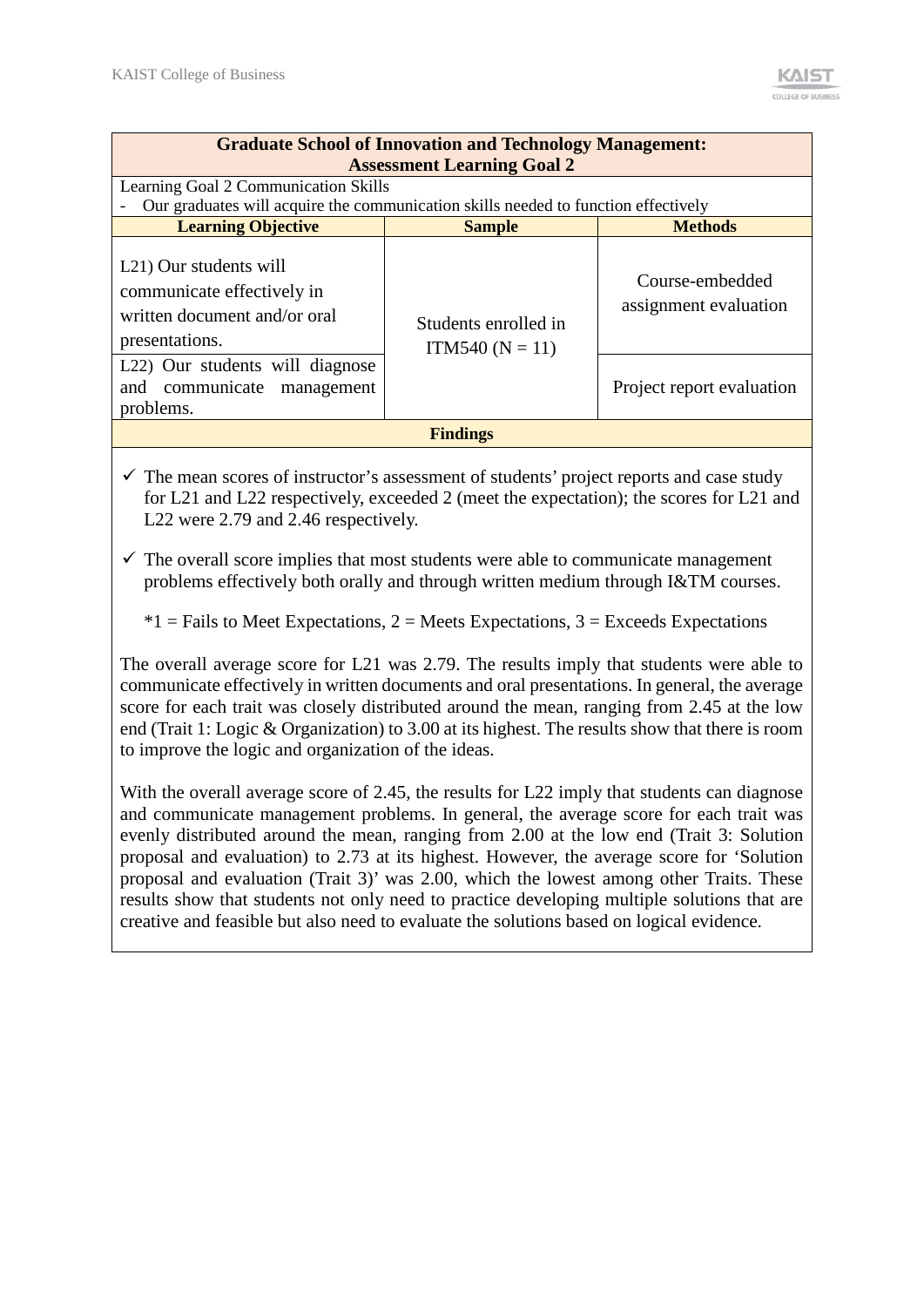| <b>Graduate School of Innovation and Technology Management:</b><br><b>Assessment Learning Goal 3</b>                                                                           |                                           |                        |  |  |  |
|--------------------------------------------------------------------------------------------------------------------------------------------------------------------------------|-------------------------------------------|------------------------|--|--|--|
| Learning Goal 3 Organizational Leadership- Our graduates will be competent and effective<br>leaders                                                                            |                                           |                        |  |  |  |
| <b>Learning Objective</b>                                                                                                                                                      | <b>Sample</b>                             | <b>Methods</b>         |  |  |  |
| L31) Our students will be able to<br>work effectively in a team<br>environment.                                                                                                | Students enrolled in<br>$ITM610 (N = 12)$ | Course-embedded survey |  |  |  |
| L32) Our students will understand<br>Course-embedded<br>Students enrolled in<br>ethical and social issues in<br>assignment evaluation<br>ITM633 ( $N = 14$ )<br>organizations. |                                           |                        |  |  |  |
|                                                                                                                                                                                | <b>Findings</b>                           |                        |  |  |  |

 $\checkmark$  The mean scores of the team project reports and course-embedded assignment evaluation for L31 and L32 respectively, exceeded 2 (meet the expectation); the scores for L31 and L32 were 2.96 and 2.76 respectively.

 $\checkmark$  The overall score implies that most students will develop into competent and effective leaders through I&TM courses.

 $*1$  = Fails to Meet Expectations, 2 = Meets Expectations, 3 = Exceeds Expectations

The overall score for L31 was almost a perfect score with the average reaching 2.96. The results suggest that the students were able to work effectively in a team environment. All scores for the Traits except for 'Feedback seeking and self-development (Trait 2)' were higher than the overall mean score. The average score for 'Feedback seeking and selfdevelopment (Trait 2)' was 2.83, which was the lowest among other Traits in L31. Nonetheless, even the Trait 2 score was sufficiently high, suggesting that students exceeded expectations in all aspects regarding teamwork.

Average score for L32 was 2.76. Likewise, the high average score for the trait imply that the students were able to understand the ethical and social issues in organizations. In general, the average score for each trait was very closely distributed around the mean, ranging from 2.71 at the low end (Trait 2: Understanding of relevant social and ethical considerations) to 2.73 at its highest.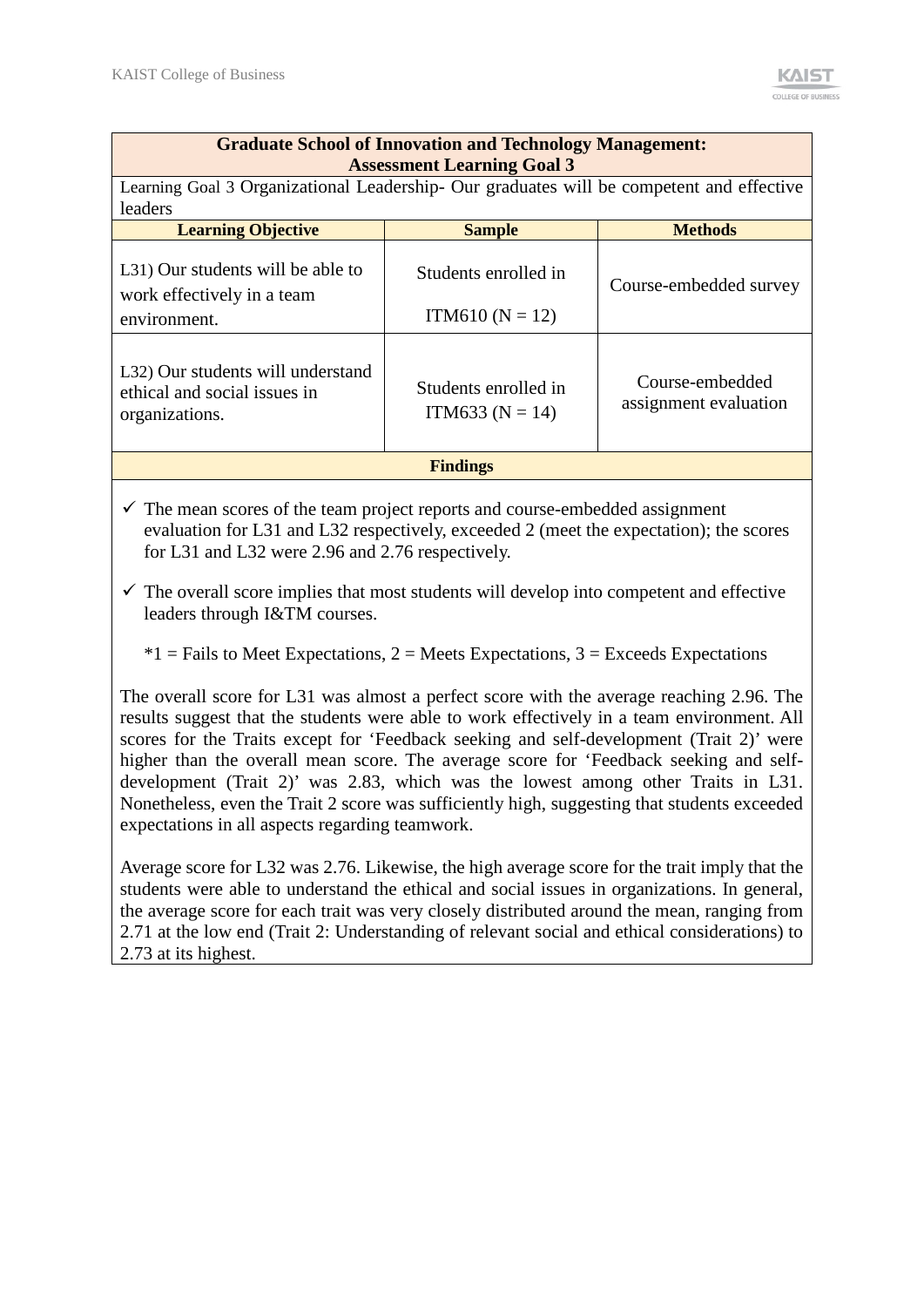|                                                                                                                                                            | <b>Graduate School of Innovation and Technology Management:</b><br><b>Assessment Learning Goal 4</b> |                                          |  |  |
|------------------------------------------------------------------------------------------------------------------------------------------------------------|------------------------------------------------------------------------------------------------------|------------------------------------------|--|--|
| Learning Goal 4 Comprehensive Knowledge in Business and Technology<br>- Our graduates will acquire knowledge related to business innovation and technology |                                                                                                      |                                          |  |  |
| management                                                                                                                                                 |                                                                                                      |                                          |  |  |
| <b>Learning Objective</b>                                                                                                                                  | <b>Sample</b>                                                                                        | <b>Methods</b>                           |  |  |
| L41) Our students will be able to<br>develop technology strategy to<br>aid a wide range of corporate<br>management decisions.                              | Students enrolled in<br>$ITM501 (N = 16)$                                                            | Project report evaluation                |  |  |
| L42) Our students recognize the<br>importance of technology in<br>business innovation.                                                                     |                                                                                                      | Course-embedded<br>assignment evaluation |  |  |
|                                                                                                                                                            | <b>Findings</b>                                                                                      |                                          |  |  |

 $\checkmark$  The mean scores of the course-embedded survey for L41 and L42 exceeded 2 (meet the expectation); the scores for L31 and L32 were 2.54 and 2.47 respectively.

 $\checkmark$  The overall score implies that most students will acquire knowledge related to business innovation and technology management through I&TM courses.

 $*1$  = Fails to Meet Expectations, 2 = Meets Expectations, 3 = Exceeds Expectations

The results for L41 imply that the students were able to develop a technology strategy to aid a wide range of corporate management decisions. There is no significant outlier for each Trait; scores for each trait is evenly distributed around the mean. Nonetheless, the scores suggest that the students have a room for improvement in developing and presenting comprehensive technology strategies.

The overall average score for L42 was 2.47. The results imply that the students were able to recognize the importance of technology in business innovation. The students excelled especially in strategic and integrative thinking, while they needed some improvements in creativity and innovation. Nonetheless, all students have shown sufficient competence in L42, with no one scoring below 2.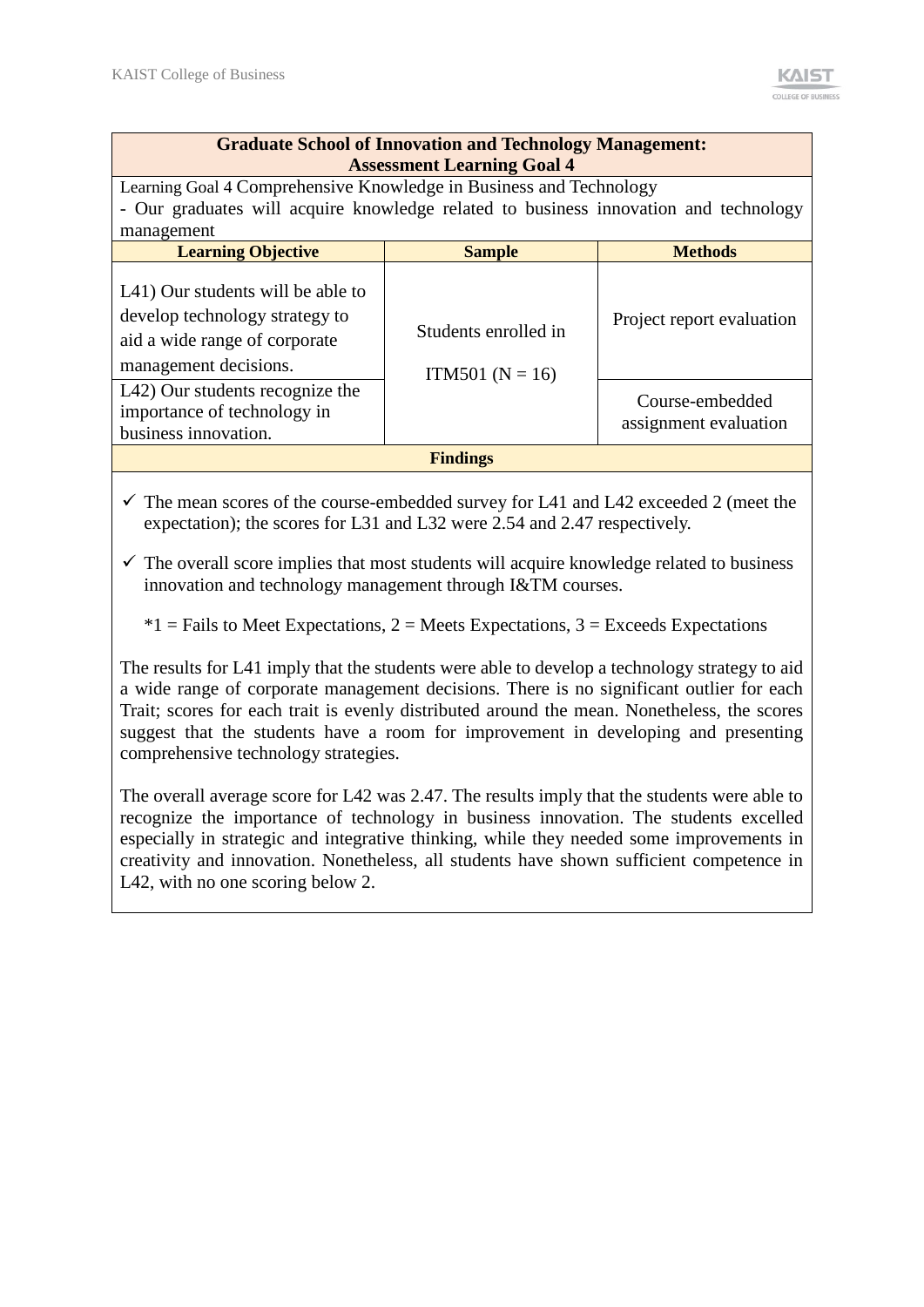

# **Data Analysis and Results**

| <b>Assessment Learning Goal 1 (L1): Case Study</b> |                                                                                                                                                                          |                                           |                                               |  |  |  |
|----------------------------------------------------|--------------------------------------------------------------------------------------------------------------------------------------------------------------------------|-------------------------------------------|-----------------------------------------------|--|--|--|
| <b>Learning</b><br>Goal                            | L1: Critical, Innovative and Strategic Thinking - Our graduates will be able to apply critical, innovative, and strategic<br>thinking in a dynamic business environment. |                                           |                                               |  |  |  |
|                                                    | L11: Our students will have the ability to identify and analyze complex problems from multiple perspectives                                                              |                                           |                                               |  |  |  |
| <b>Traits</b>                                      | <b>T1. Identification of current business</b><br>strategy                                                                                                                | <b>T2. Identification of alternatives</b> | <b>T3. Development of a business strategy</b> |  |  |  |
| <b>Students</b>                                    | 33                                                                                                                                                                       | 33                                        | 33                                            |  |  |  |
| 1                                                  | 3                                                                                                                                                                        | 3                                         | $\overline{2}$                                |  |  |  |
| $\overline{2}$                                     | $\overline{2}$                                                                                                                                                           | $\overline{2}$                            | $\overline{2}$                                |  |  |  |
| 3                                                  |                                                                                                                                                                          |                                           |                                               |  |  |  |
| 4                                                  | 3                                                                                                                                                                        | 3                                         | $\overline{2}$                                |  |  |  |
| 5                                                  | $\overline{2}$                                                                                                                                                           |                                           |                                               |  |  |  |
| 6                                                  | 3                                                                                                                                                                        | 3                                         | 3                                             |  |  |  |
| 7                                                  | 3                                                                                                                                                                        | $\overline{3}$                            | $\overline{2}$                                |  |  |  |
| 8                                                  |                                                                                                                                                                          |                                           |                                               |  |  |  |
| 9                                                  | 3                                                                                                                                                                        | 3                                         | 3                                             |  |  |  |
| 10                                                 | $\overline{2}$                                                                                                                                                           | $\overline{2}$                            | 3                                             |  |  |  |
| 11                                                 | $\overline{3}$                                                                                                                                                           | 3                                         | 3                                             |  |  |  |
| 12                                                 | $\overline{3}$                                                                                                                                                           | 3                                         | 3                                             |  |  |  |
| 13                                                 | $\overline{2}$                                                                                                                                                           |                                           |                                               |  |  |  |
| 14                                                 | $\overline{3}$                                                                                                                                                           | 3                                         | 3                                             |  |  |  |
| 15                                                 | $\overline{2}$                                                                                                                                                           | $\overline{2}$                            |                                               |  |  |  |
| 16                                                 | 3                                                                                                                                                                        | 3                                         | 3                                             |  |  |  |
| 17                                                 | 2                                                                                                                                                                        | $\overline{2}$                            |                                               |  |  |  |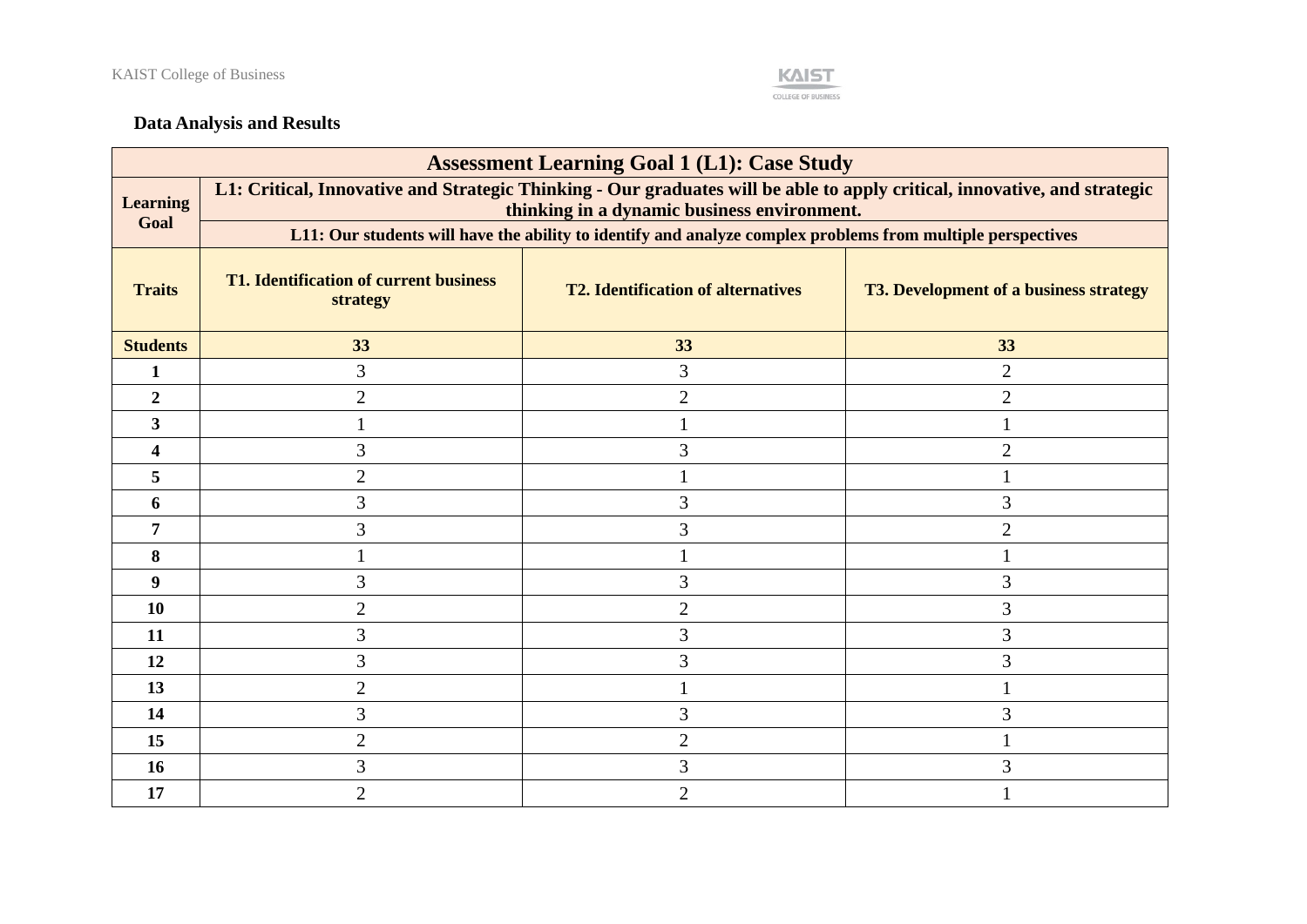

COLLEGE OF BUSINESS

| 18                             | $\mathfrak{Z}$          | $\mathfrak{Z}$  | 3              |  |
|--------------------------------|-------------------------|-----------------|----------------|--|
| 19                             | $\overline{2}$          | $\sqrt{2}$      | $\overline{2}$ |  |
| 20                             | $\overline{2}$          | $\mathfrak{Z}$  | $\mathfrak{Z}$ |  |
| 21                             | $\overline{3}$          | 3               | 3              |  |
| 22                             | $\mathfrak{Z}$          | $\overline{3}$  | $\mathfrak{Z}$ |  |
| 23                             | $\overline{3}$          | $\overline{3}$  | $\mathfrak{Z}$ |  |
| 24                             | $\overline{3}$          | $\overline{2}$  | $\overline{2}$ |  |
| 25                             | $\overline{2}$          | $\overline{2}$  | $\overline{2}$ |  |
| 26                             | $\overline{3}$          | $\overline{3}$  | $\overline{3}$ |  |
| $\bf 27$                       | $\overline{2}$          | $\overline{2}$  | $\mathbf{1}$   |  |
| 28                             | $\mathbf{1}$            | $\sqrt{2}$      | $\mathbf{2}$   |  |
| 29                             | $\mathbf{1}$            | $\overline{c}$  | $\overline{2}$ |  |
| 30                             | 3                       | $\overline{3}$  | $\overline{3}$ |  |
| 31                             | $\overline{3}$          | $\overline{c}$  | $\overline{3}$ |  |
| 32                             | $\overline{2}$          | $\mathbf{1}$    | $\overline{2}$ |  |
| 33                             | $\overline{3}$          | $\overline{3}$  | $\overline{3}$ |  |
| # of $3$<br>point              | 18                      | 17              | 16             |  |
| # of $2$<br>point              | $11\,$                  | 11              | 10             |  |
| # of $1$<br>point              | $\overline{\mathbf{4}}$ | $5\phantom{.0}$ | $\overline{7}$ |  |
| <b>Total</b><br><b>Score</b>   | 80                      | 78              | $75\,$         |  |
| <b>Average</b>                 | 2.424                   | 2.364           | 2.273          |  |
| <b>Total</b><br><b>Average</b> | 2.354                   |                 |                |  |

*\*Criteria: 1 = Fails to Meet Expectations, 2 = Meets Expectations, 3 = Exceeds Expectations*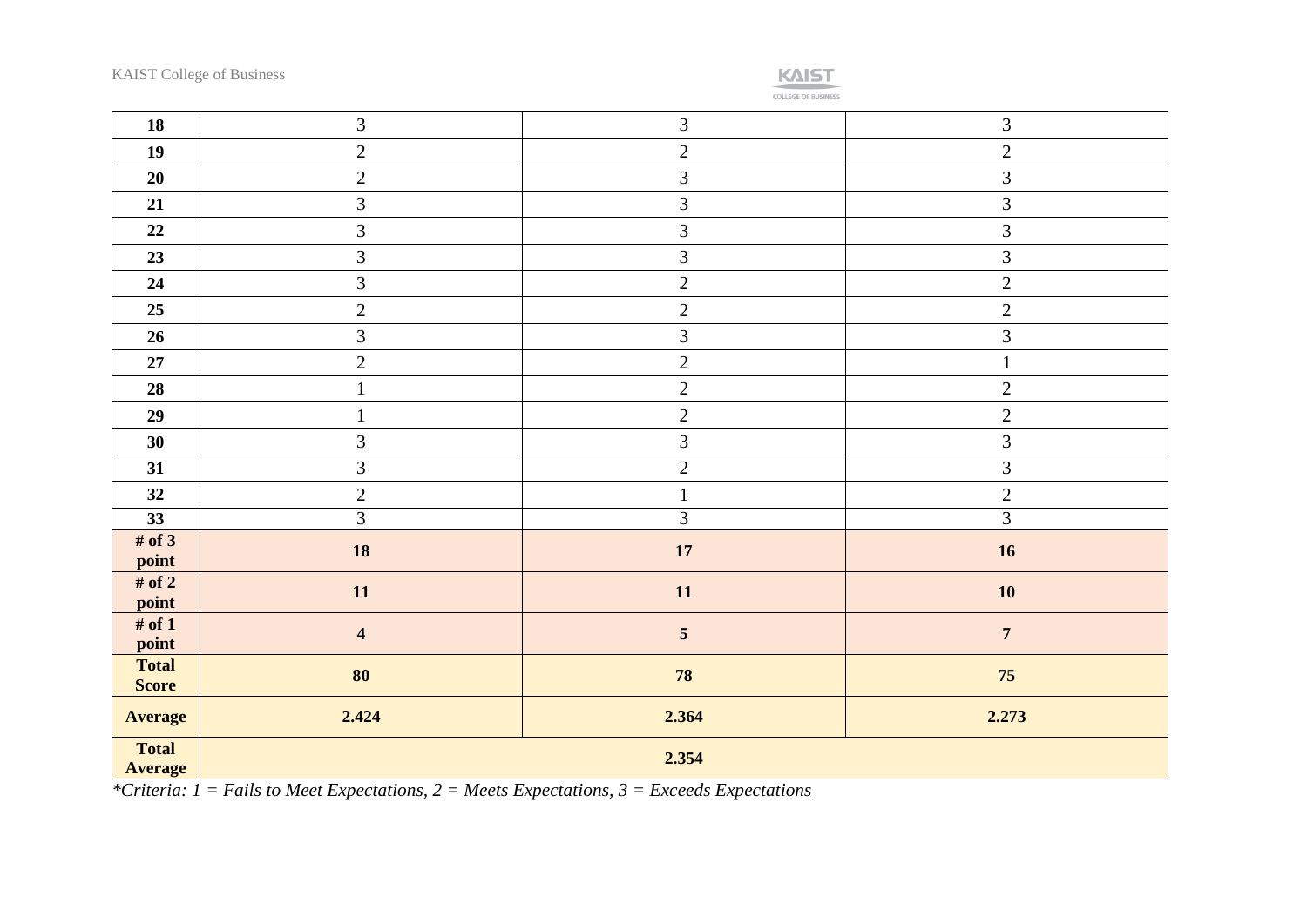

|                  | <b>Assessment Learning Goal 1 (L1): Case Study</b>                                                                                                                       |                                                                                                       |                                          |                                          |                                                 |
|------------------|--------------------------------------------------------------------------------------------------------------------------------------------------------------------------|-------------------------------------------------------------------------------------------------------|------------------------------------------|------------------------------------------|-------------------------------------------------|
| <b>Learnin</b>   | L1: Critical, Innovative and Strategic Thinking - Our graduates will be able to apply critical, innovative, and strategic<br>thinking in a dynamic business environment. |                                                                                                       |                                          |                                          |                                                 |
| g Goal           |                                                                                                                                                                          | L12: Our students will be able to apply innovative and strategic solutions to organizational problems |                                          |                                          |                                                 |
| <b>Traits</b>    | <b>T1. Formulation of the</b><br>problem statement                                                                                                                       | <b>T2. Problem analysis</b>                                                                           | <b>T3. Generation of</b><br>alternatives | <b>T4. Evaluation of</b><br>alternatives | <b>T5. Recommendation</b><br>and implementation |
| <b>Students</b>  | 33                                                                                                                                                                       | 33                                                                                                    | 33                                       | 33                                       | 33                                              |
| $\mathbf{1}$     | $\overline{2}$                                                                                                                                                           | $\overline{2}$                                                                                        | $\overline{2}$                           | $\overline{2}$                           | $\overline{2}$                                  |
| $\boldsymbol{2}$ | 3                                                                                                                                                                        | 3                                                                                                     | $\overline{2}$                           | $\overline{c}$                           | $\overline{c}$                                  |
| 3                |                                                                                                                                                                          |                                                                                                       |                                          |                                          |                                                 |
| 4                | 3                                                                                                                                                                        | 3                                                                                                     | $\overline{2}$                           | $\overline{2}$                           |                                                 |
| 5                |                                                                                                                                                                          |                                                                                                       |                                          |                                          |                                                 |
| 6                | 3                                                                                                                                                                        | 3                                                                                                     | 3                                        | $\overline{2}$                           | $\overline{2}$                                  |
| 7                | 3                                                                                                                                                                        | $\overline{2}$                                                                                        |                                          | $\overline{2}$                           |                                                 |
| 8                |                                                                                                                                                                          |                                                                                                       |                                          |                                          |                                                 |
| 9                | 3                                                                                                                                                                        | 3                                                                                                     | 3                                        | 3                                        | 3                                               |
| <b>10</b>        | 3                                                                                                                                                                        | $\overline{2}$                                                                                        | $\overline{2}$                           | $\overline{2}$                           | 3                                               |
| 11               | 3                                                                                                                                                                        | 3                                                                                                     | 3                                        | 3                                        | 3                                               |
| 12               | 3                                                                                                                                                                        | 3                                                                                                     | 3                                        | 3                                        | 3                                               |
| 13               |                                                                                                                                                                          |                                                                                                       |                                          |                                          |                                                 |
| 14               | 3                                                                                                                                                                        | 3                                                                                                     | 3                                        | $\overline{2}$                           | $\overline{2}$                                  |
| 15               | $\overline{2}$                                                                                                                                                           |                                                                                                       | 1                                        |                                          |                                                 |
| 16               | 3                                                                                                                                                                        |                                                                                                       | $\overline{2}$                           |                                          |                                                 |
| 17               | $\overline{2}$                                                                                                                                                           |                                                                                                       |                                          |                                          |                                                 |
| 18               | 3                                                                                                                                                                        | 3                                                                                                     | 2                                        |                                          |                                                 |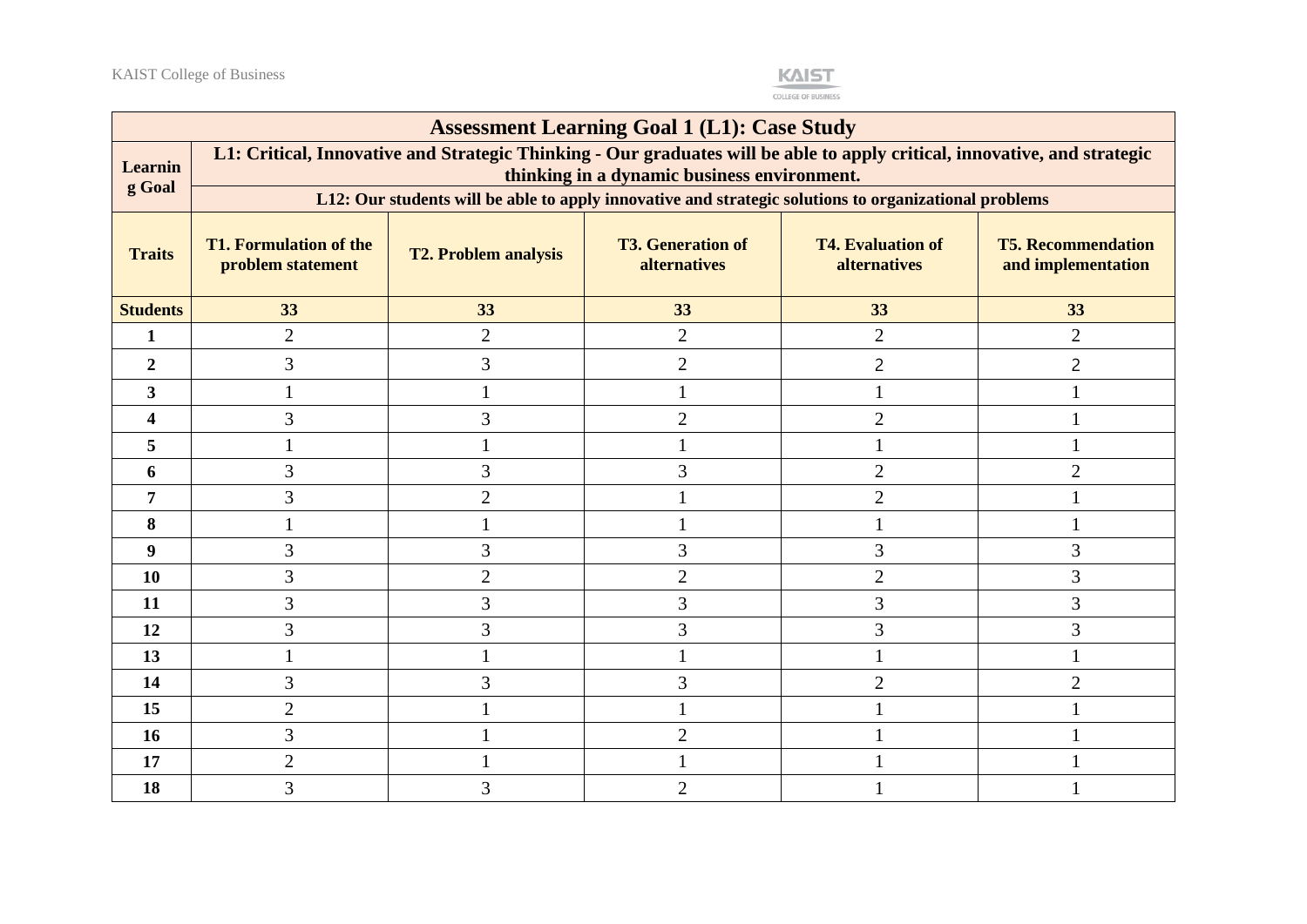

| 19                             | $\overline{2}$   | $\overline{2}$ | $\overline{2}$ | $\overline{2}$ | $\overline{2}$   |  |
|--------------------------------|------------------|----------------|----------------|----------------|------------------|--|
| 20                             | $\overline{3}$   | $\overline{3}$ | 3              | $\overline{2}$ | $\overline{2}$   |  |
| 21                             | $\mathfrak{Z}$   | $\mathfrak{Z}$ | $\mathfrak{Z}$ | $\mathfrak{Z}$ | $\overline{2}$   |  |
| 22                             | $\sqrt{2}$       | $\overline{3}$ | $\mathfrak{Z}$ | $\mathfrak{Z}$ | $\sqrt{2}$       |  |
| 23                             | 3                | $\overline{3}$ | 3              | 3              | $\overline{2}$   |  |
| 24                             | $\sqrt{2}$       | $\overline{3}$ | $\overline{2}$ | $\overline{2}$ | $\sqrt{2}$       |  |
| 25                             | $\sqrt{2}$       | $\overline{2}$ | $\overline{2}$ | $\overline{2}$ | $\sqrt{2}$       |  |
| 26                             | $\overline{3}$   | $\mathfrak{Z}$ | $\mathfrak{Z}$ | $\mathfrak{Z}$ | $\mathfrak{Z}$   |  |
| $27\,$                         | $\mathbf 1$      | $\overline{2}$ | $\sqrt{2}$     | $\sqrt{2}$     | $\sqrt{2}$       |  |
| 28                             | $\sqrt{2}$       | $\mathbf{1}$   | $\sqrt{2}$     | $\sqrt{2}$     | $\sqrt{2}$       |  |
| 29                             | $\mathbf{1}$     | $\overline{2}$ | $\mathbf{1}$   | $\sqrt{2}$     | $\overline{2}$   |  |
| 30                             | $\mathfrak{Z}$   | 3              | $\mathfrak{Z}$ | $\mathfrak{Z}$ | $\sqrt{2}$       |  |
| 31                             | $\mathfrak{Z}$   | $\overline{2}$ | $\overline{2}$ | 3              | $\mathfrak{Z}$   |  |
| 32                             | $\sqrt{2}$       | $\mathbf{1}$   | $\overline{2}$ | $\sqrt{2}$     | $\mathbf{1}$     |  |
| 33                             | $\overline{3}$   | $\overline{3}$ | $\overline{2}$ | $\overline{3}$ | $\overline{2}$   |  |
| # of $3$<br>point              | 18               | 16             | 11             | 10             | $\boldsymbol{6}$ |  |
| # of $2$<br>point              | $\boldsymbol{9}$ | $\bf 8$        | 14             | 15             | 16               |  |
| # of $1$<br>point              | 6                | $\overline{9}$ | $\bf{8}$       | $\bf{8}$       | 11               |  |
| <b>Total</b><br><b>Score</b>   | 78               | 73             | 69             | 68             | 61               |  |
| <b>Average</b>                 | 2.364            | 2.212          | 2.091          | 2.061          | 1.848            |  |
| <b>Total</b><br><b>Average</b> | 2.115            |                |                |                |                  |  |

*\*Criteria: 1 = Fails to Meet Expectations, 2 = Meets Expectations, 3 = Exceeds Expectations*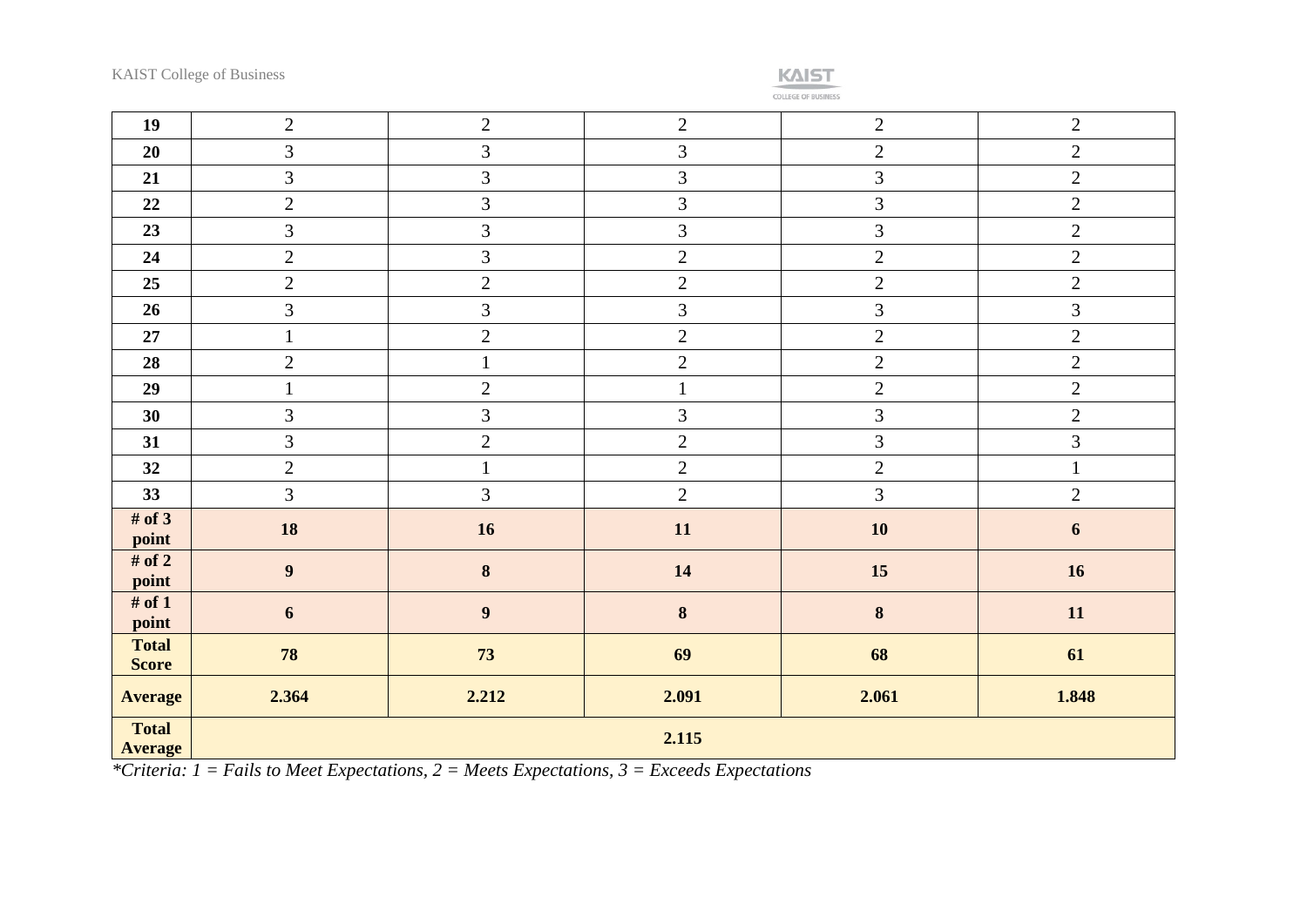

| <b>Assessment Learning Goal 2 (L2): ITM540_Strategy for Innovative Business</b> |                                                                                                               |                                              |                                        |                                                                                              |                                                          |                     |
|---------------------------------------------------------------------------------|---------------------------------------------------------------------------------------------------------------|----------------------------------------------|----------------------------------------|----------------------------------------------------------------------------------------------|----------------------------------------------------------|---------------------|
| <b>Learning</b>                                                                 | L2: Communication Skills - Our graduates will acquire the communication skills needed to function effectively |                                              |                                        |                                                                                              |                                                          |                     |
| Goal                                                                            |                                                                                                               |                                              |                                        | L21: Our students will communicate effectively in written document and/or oral presentations |                                                          |                     |
| <b>Traits</b>                                                                   | T1. Logic $\&$<br><b>Organization</b>                                                                         | <b>T2. Grammar and</b><br>sentence structure | <b>T3. Spelling and</b><br>word choice | <b>T4. Voice and body</b><br>language                                                        | <b>T5.</b> Use of slides to<br>enhance<br>communications | <b>T6. Contents</b> |
| <b>Students</b>                                                                 | 11                                                                                                            | 11                                           | 11                                     | 11                                                                                           | 11                                                       | 11                  |
| 1                                                                               | $\overline{2}$                                                                                                | $\overline{2}$                               | 3                                      | 3                                                                                            | 3                                                        | 3                   |
| $\overline{2}$                                                                  | 3                                                                                                             | 3                                            | 3                                      | $\overline{2}$                                                                               | 3                                                        | 3                   |
| 3 <sup>1</sup>                                                                  | 3                                                                                                             | $\overline{3}$                               | 3                                      | 3                                                                                            | 3                                                        | 3                   |
| $\overline{\mathbf{4}}$                                                         | $\overline{2}$                                                                                                | 3                                            | $\overline{2}$                         | $\mathbf{2}$                                                                                 | 3                                                        | 3                   |
| 5                                                                               | 3                                                                                                             | $\overline{3}$                               | 3                                      | 3                                                                                            | 3                                                        | 3                   |
| 6                                                                               | $\overline{2}$                                                                                                | 3                                            | 3                                      | 3                                                                                            | 3                                                        | 3                   |
| 7                                                                               | $\overline{2}$                                                                                                | $\overline{3}$                               | 3                                      | $\overline{3}$                                                                               | 3                                                        | $\overline{3}$      |
| 8                                                                               | $\overline{2}$                                                                                                | 3                                            | 3                                      | 3                                                                                            | 3                                                        | 3                   |
| 9                                                                               | 3                                                                                                             | 3                                            | 3                                      | 3                                                                                            | 3                                                        | $\overline{3}$      |
| 10                                                                              | 3                                                                                                             | $\overline{3}$                               | 3                                      | $\overline{2}$                                                                               | 3                                                        | 3                   |
| 11                                                                              | $\overline{2}$                                                                                                | $\overline{2}$                               | $\overline{2}$                         | $\overline{2}$                                                                               | 3                                                        | 3                   |
| # of $3$<br>point                                                               | 5                                                                                                             | 9                                            | 9                                      | $\overline{7}$                                                                               | 11                                                       | 11                  |
| # of $2$<br>point                                                               | 6                                                                                                             | $\overline{2}$                               | $\overline{2}$                         |                                                                                              | $\bf{0}$                                                 | $\mathbf{0}$        |
| # of $1$<br>point                                                               | $\mathbf{0}$                                                                                                  | $\bf{0}$                                     | $\boldsymbol{0}$                       | $\bf{0}$                                                                                     | $\boldsymbol{0}$                                         | $\boldsymbol{0}$    |
| <b>Total</b><br><b>Score</b>                                                    | 27                                                                                                            | 31                                           | 31                                     | 29                                                                                           | 33                                                       | 33                  |
| <b>Average</b>                                                                  | 2.455                                                                                                         | 2.818                                        | 2.818                                  | 2.636                                                                                        | 3.000                                                    | 3.000               |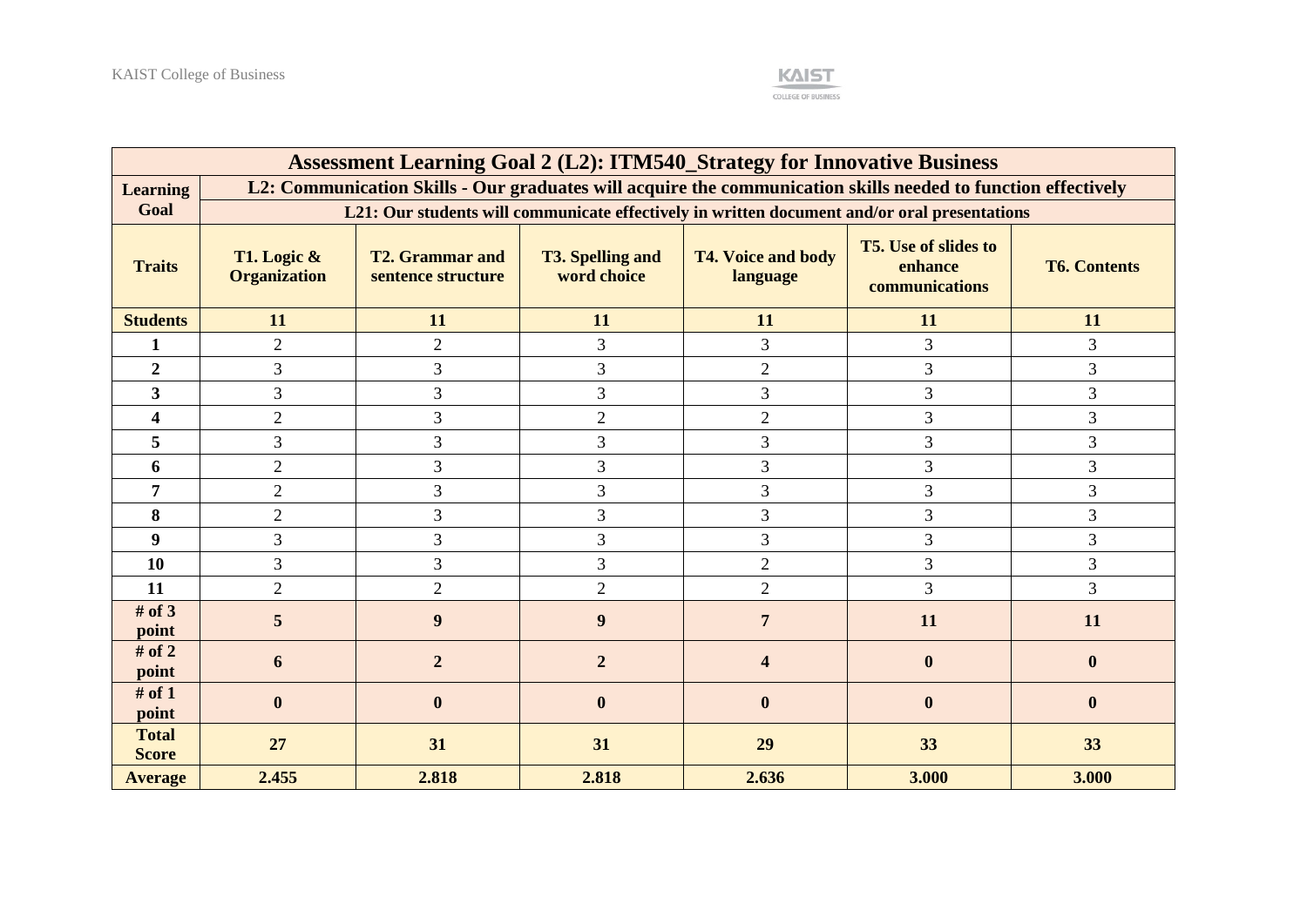| $-1$ |  | OF RUSI |  |
|------|--|---------|--|

| <b>Total</b><br><b>Average</b> | 2.788                                                                                                                                            |
|--------------------------------|--------------------------------------------------------------------------------------------------------------------------------------------------|
| $\sim$                         | $\sim$ $\sim$<br>$\overline{\phantom{0}}$<br>$\sqrt{ }$<br>$\overline{\phantom{a}}$<br>. .<br>$\overline{\phantom{a}}$<br>$\mathbf{r}$<br>$\sim$ |

*\*Criteria: 1 = Fails to Meet Expectations, 2 = Meets Expectations, 3 = Exceeds Expectations*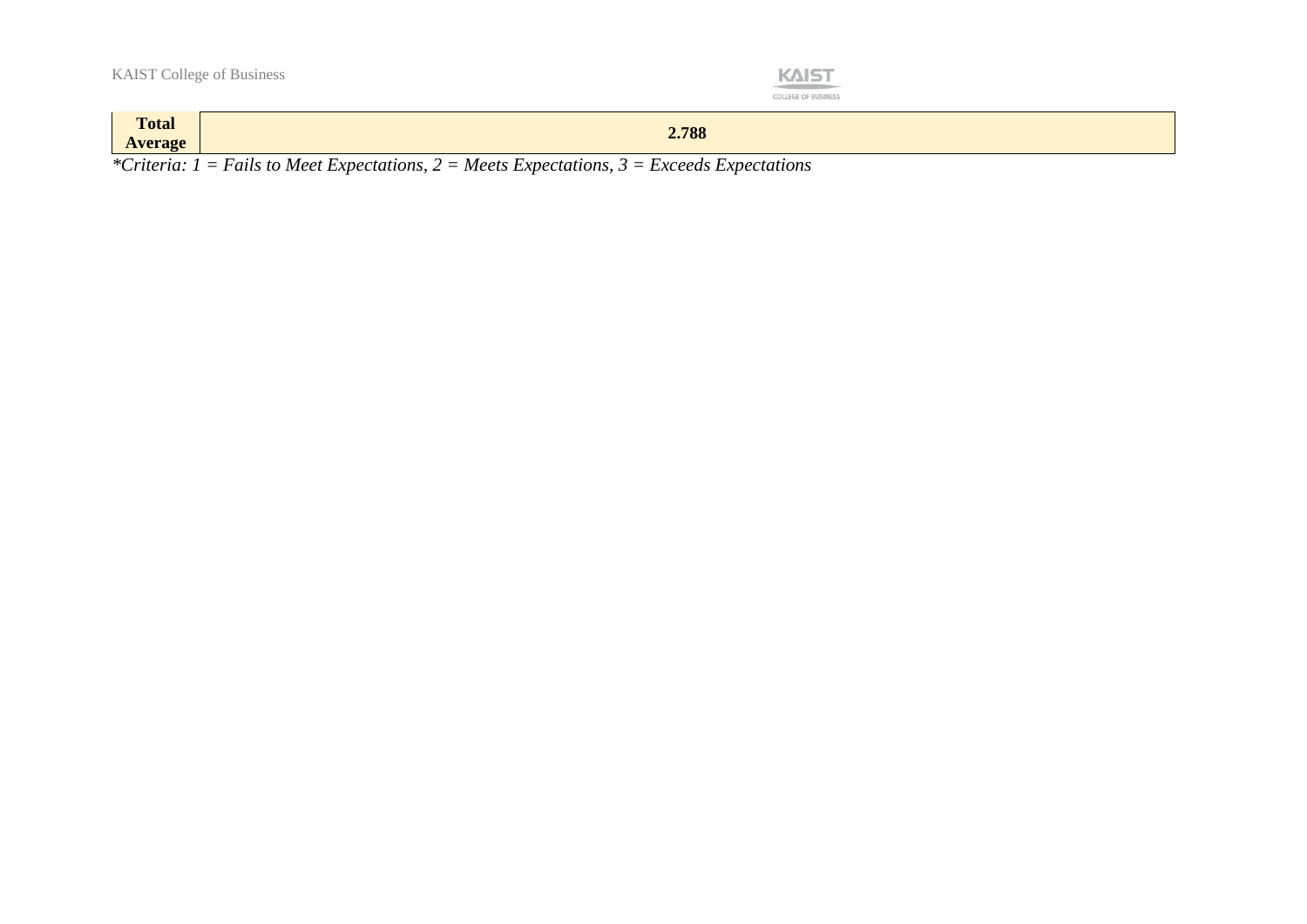

| <b>Assessment Learning Goal 2 (L2): ITM540_Strategy for Innovative Business</b> |                                                                                                               |                             |                                             |  |  |  |  |
|---------------------------------------------------------------------------------|---------------------------------------------------------------------------------------------------------------|-----------------------------|---------------------------------------------|--|--|--|--|
|                                                                                 | L2: Communication Skills - Our graduates will acquire the communication skills needed to function effectively |                             |                                             |  |  |  |  |
| <b>Learning Goal</b>                                                            | L22: Our students will diagnose and communicate management problems                                           |                             |                                             |  |  |  |  |
| <b>Traits</b>                                                                   | <b>T1. Problem identification</b>                                                                             | <b>T2. Problem analysis</b> | <b>T3. Solution proposal and evaluation</b> |  |  |  |  |
| <b>Students</b>                                                                 | 11                                                                                                            | 11                          | 11                                          |  |  |  |  |
| $\mathbf{1}$                                                                    | 3                                                                                                             | 3                           | $\overline{2}$                              |  |  |  |  |
| $\overline{2}$                                                                  | $\mathfrak{Z}$                                                                                                | $\mathfrak{Z}$              | $\overline{2}$                              |  |  |  |  |
| $\mathbf{3}$                                                                    | 3                                                                                                             | 3                           | $\overline{2}$                              |  |  |  |  |
| $\overline{\mathbf{4}}$                                                         | $\mathfrak{Z}$                                                                                                | $\overline{2}$              | $\overline{2}$                              |  |  |  |  |
| 5                                                                               | 3                                                                                                             | $\mathfrak{Z}$              | $\overline{2}$                              |  |  |  |  |
| 6                                                                               | $\sqrt{2}$                                                                                                    | $\overline{2}$              | $\overline{2}$                              |  |  |  |  |
| $\overline{7}$                                                                  | $\overline{2}$                                                                                                | $\sqrt{2}$                  | $\sqrt{2}$                                  |  |  |  |  |
| 8                                                                               | $\sqrt{2}$                                                                                                    | $\sqrt{2}$                  | $\overline{2}$                              |  |  |  |  |
| $\boldsymbol{9}$                                                                | 3                                                                                                             | 3                           | $\overline{2}$                              |  |  |  |  |
| 10                                                                              | 3                                                                                                             | $\overline{3}$              | $\overline{2}$                              |  |  |  |  |
| 11                                                                              | 3                                                                                                             | $\overline{3}$              | $\overline{2}$                              |  |  |  |  |
| # of 3 point                                                                    | 8                                                                                                             | $\overline{7}$              | $\boldsymbol{0}$                            |  |  |  |  |
| # of 2 point                                                                    | $\mathbf{3}$                                                                                                  | $\overline{\mathbf{4}}$     | 11                                          |  |  |  |  |
| # of 1 point                                                                    | $\bf{0}$                                                                                                      | $\bf{0}$                    | $\boldsymbol{0}$                            |  |  |  |  |
| <b>Total Score</b>                                                              | 30                                                                                                            | 29                          | 22                                          |  |  |  |  |
| <b>Average</b>                                                                  | 2.727                                                                                                         | 2.636                       | 2.000                                       |  |  |  |  |
| <b>Total Average</b>                                                            |                                                                                                               | 2.455                       |                                             |  |  |  |  |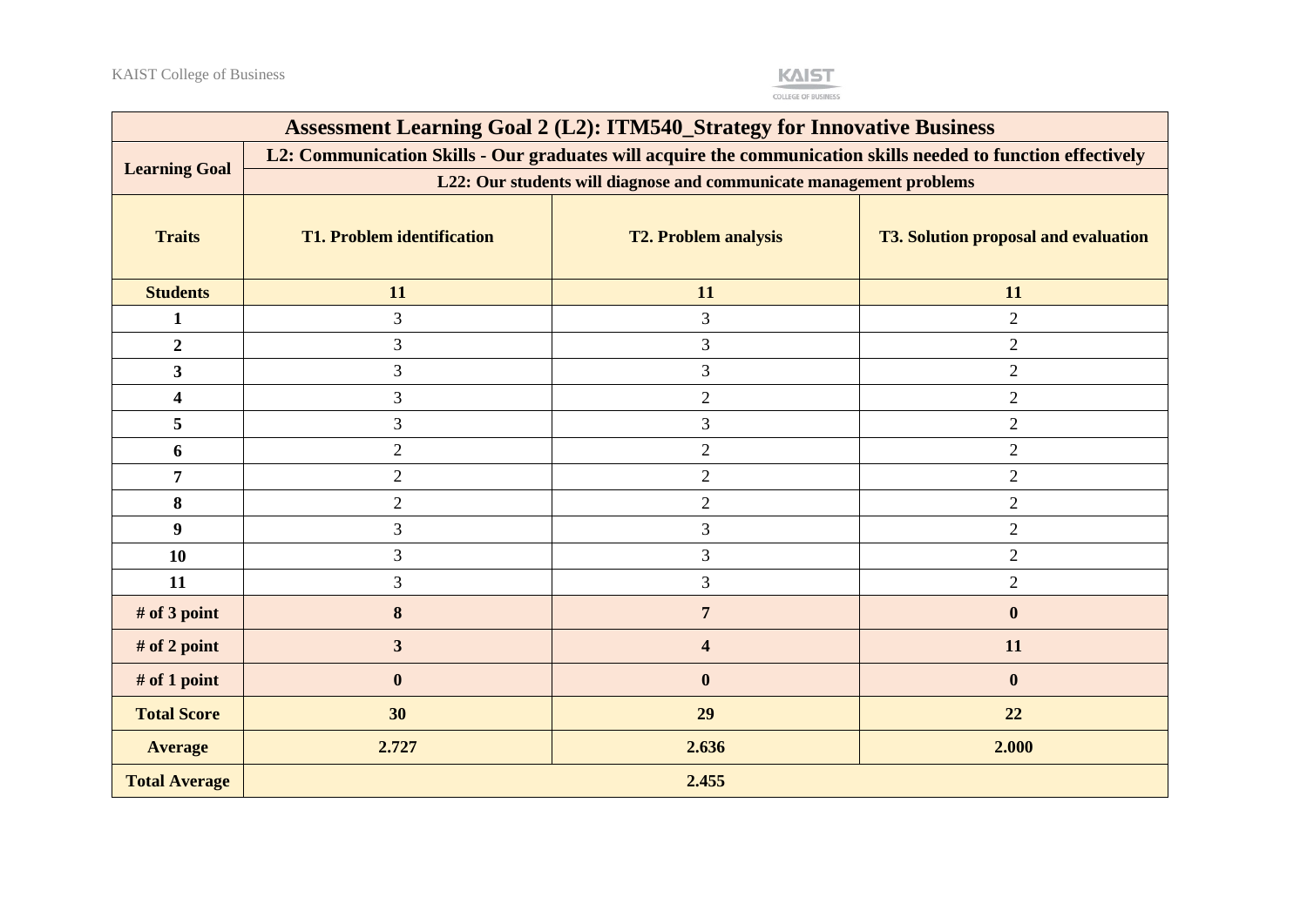

*\*Criteria: 1 (Fails to Meet Expectations), 2 (Meet Expectations), 3 (Exceeds Expectations)*

|                    | Assessment Learning Goal 3 (L3): ITM502_Entrepreneurship & ITM633_The Knowledge Industry |                                                                                       |                          |                                                   |  |  |
|--------------------|------------------------------------------------------------------------------------------|---------------------------------------------------------------------------------------|--------------------------|---------------------------------------------------|--|--|
| <b>Learning</b>    |                                                                                          | L3: Organizational Leadership - Our graduates will be competent and effective leaders |                          |                                                   |  |  |
| Goal               | L31: Our students will be able to work effectively in a team environment                 |                                                                                       |                          |                                                   |  |  |
| <b>Traits</b>      | <b>T1. Committed and</b><br><b>Collaborative problem solving</b>                         | <b>T2. Feedback seeking and</b><br>Self-development                                   | <b>T3. Communication</b> | <b>T4. Team planning and task</b><br>coordination |  |  |
| <b>Students</b>    | 12                                                                                       | 12                                                                                    | 12                       | 12                                                |  |  |
| 1                  | 3                                                                                        | 3                                                                                     | 3                        | 3                                                 |  |  |
| $\overline{2}$     | 3                                                                                        | 3                                                                                     | 3                        | 3                                                 |  |  |
| 3                  | 3                                                                                        | $\overline{2}$                                                                        | 3                        | $\mathfrak{Z}$                                    |  |  |
| 4                  | 3                                                                                        | $\overline{2}$                                                                        | 3                        | $\mathfrak{Z}$                                    |  |  |
| 5                  | 3                                                                                        | 3                                                                                     | 3                        | 3                                                 |  |  |
| 6                  | 3                                                                                        | 3                                                                                     | 3                        | 3                                                 |  |  |
| 7                  | 3                                                                                        | 3                                                                                     | 3                        | 3                                                 |  |  |
| 8                  | 3                                                                                        | 3                                                                                     | 3                        | 3                                                 |  |  |
| 9                  | 3                                                                                        | 3                                                                                     | $\mathfrak{Z}$           | $\mathfrak{Z}$                                    |  |  |
| 10                 | 3                                                                                        | 3                                                                                     | 3                        | 3                                                 |  |  |
| 11                 | 3                                                                                        | 3                                                                                     | 3                        | 3                                                 |  |  |
| 12                 | 3                                                                                        | 3                                                                                     | 3                        | 3                                                 |  |  |
| # of 3 point       | 12                                                                                       | 10                                                                                    | 12                       | 12                                                |  |  |
| # of 2 point       | $\boldsymbol{0}$                                                                         | $\boldsymbol{2}$                                                                      | $\boldsymbol{0}$         | $\boldsymbol{0}$                                  |  |  |
| # of 1 point       | $\bf{0}$                                                                                 | $\boldsymbol{0}$                                                                      | $\boldsymbol{0}$         | $\bf{0}$                                          |  |  |
| <b>Total Score</b> | 36                                                                                       | 34                                                                                    | 36                       | 36                                                |  |  |
| <b>Average</b>     | 3.000                                                                                    | 2.833                                                                                 | 3.000                    | 3.000                                             |  |  |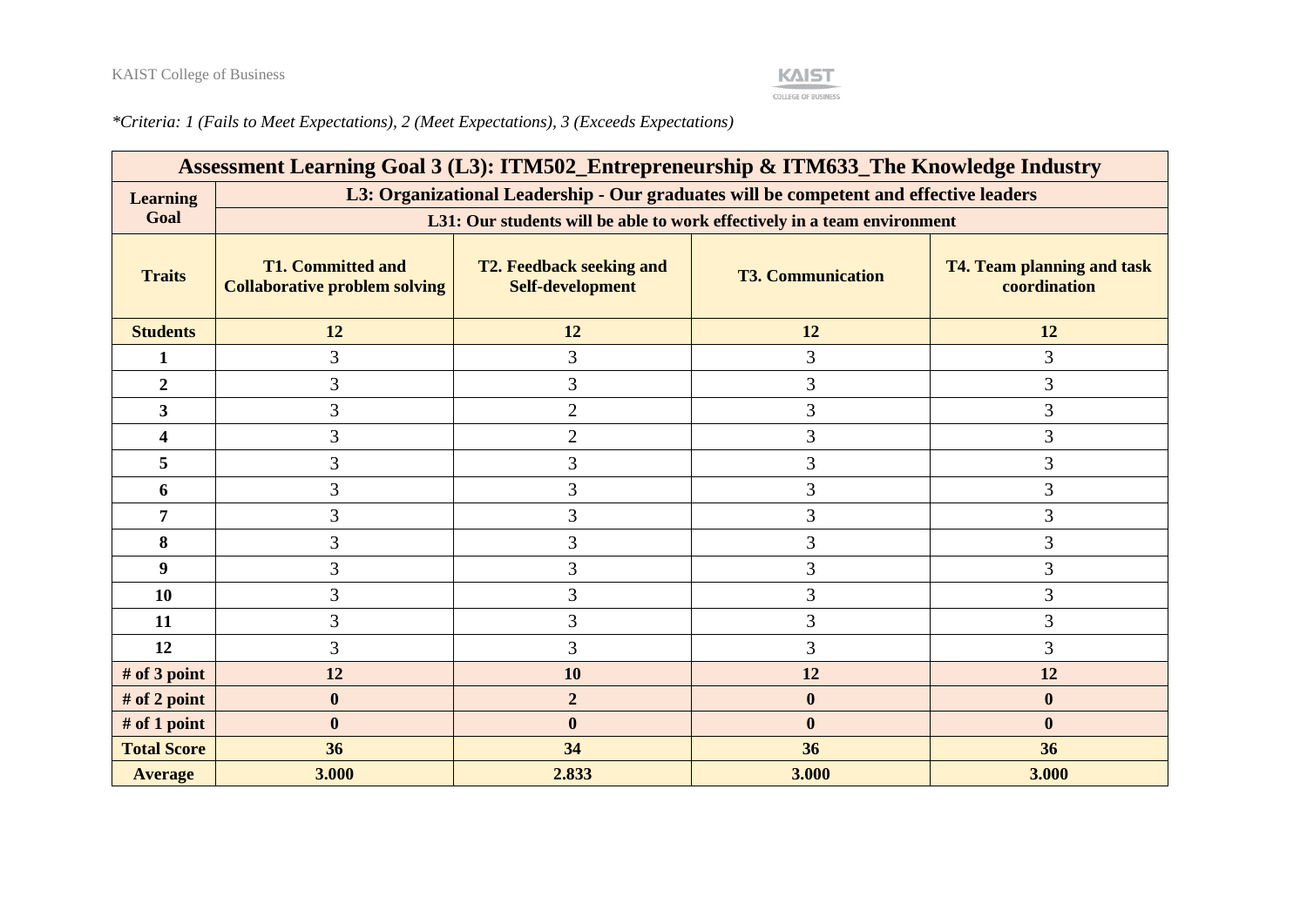

| $\mathbf{m}$<br><b>Total</b><br><b>Average</b> | 2.958                                                                                                        |
|------------------------------------------------|--------------------------------------------------------------------------------------------------------------|
| $\sim$<br>.                                    | $\sim$ $\sim$<br>$\mathbf{r}$<br>$\sim$<br>$\sim$ $\sim$<br>$\overline{\phantom{a}}$<br>$\sim$<br>. .<br>. . |

*\*Criteria: 1 (Fails to Meet Expectations), 2 (Meet Expectations), 3 (Exceeds Expectations)*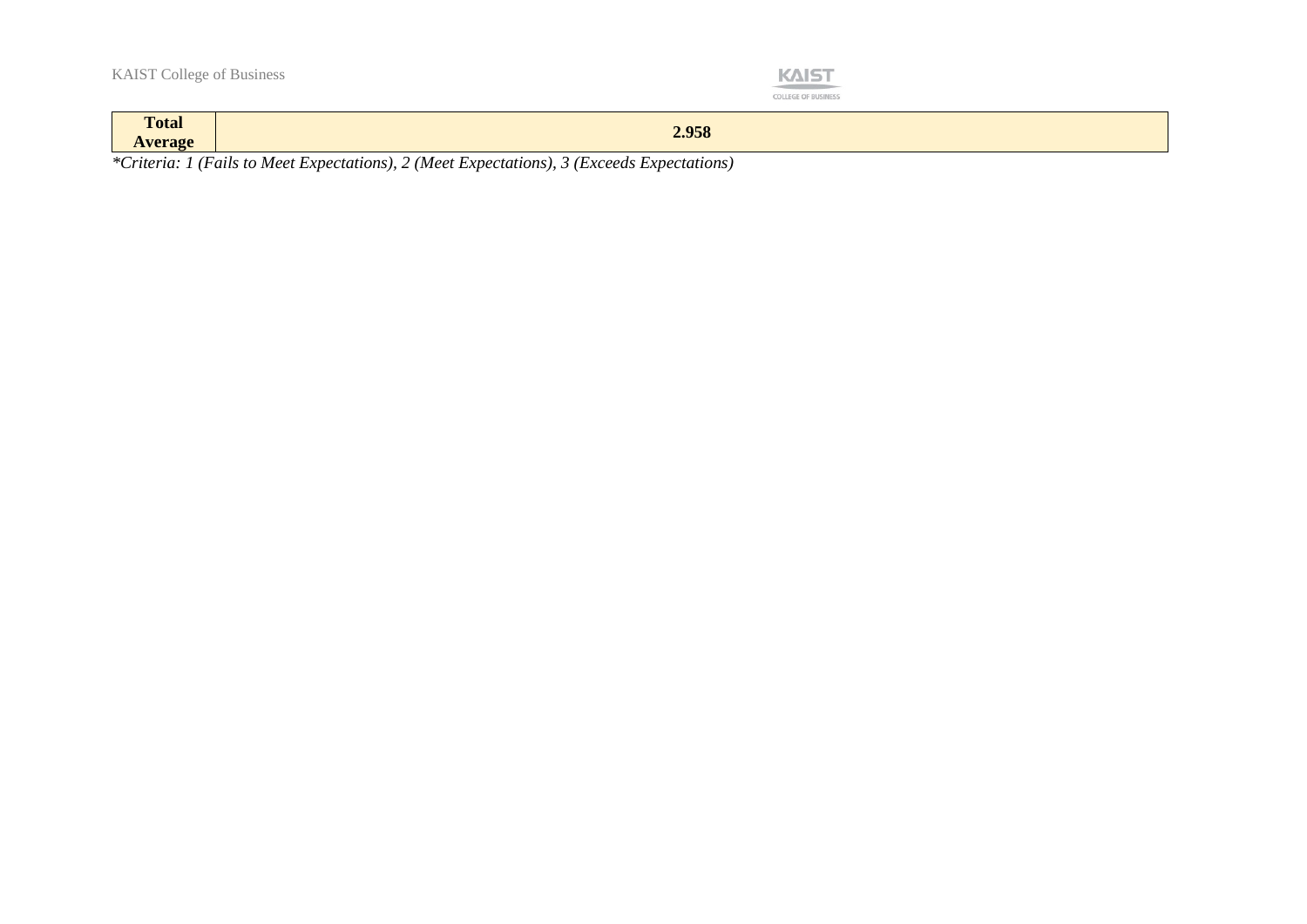

| Assessment Learning Goal 3 (L3): ITM502_Entrepreneurship & ITM633_The Knowledge Industry |                                                                                                                                                                                                                                           |                                                                                       |                         |  |  |  |  |  |
|------------------------------------------------------------------------------------------|-------------------------------------------------------------------------------------------------------------------------------------------------------------------------------------------------------------------------------------------|---------------------------------------------------------------------------------------|-------------------------|--|--|--|--|--|
| <b>Learning</b>                                                                          |                                                                                                                                                                                                                                           | L3: Organizational Leadership - Our graduates will be competent and effective leaders |                         |  |  |  |  |  |
| Goal                                                                                     | L32: Our students will understand ethical and social issues in organizations                                                                                                                                                              |                                                                                       |                         |  |  |  |  |  |
| <b>Traits</b>                                                                            | <b>T3. Social and ethical consideration</b><br>T2. Understanding of relevant social and<br>when recommending and proposing<br><b>T1. Identification of ethical dilemmas</b><br>ethical considerations<br>solutions to the stated problems |                                                                                       |                         |  |  |  |  |  |
| <b>Students</b>                                                                          | 14                                                                                                                                                                                                                                        | 14                                                                                    | 14                      |  |  |  |  |  |
| 1                                                                                        | 3                                                                                                                                                                                                                                         | $\overline{2}$                                                                        | 3                       |  |  |  |  |  |
| $\overline{2}$                                                                           | $\overline{2}$                                                                                                                                                                                                                            | 3                                                                                     | 3                       |  |  |  |  |  |
| $\overline{\mathbf{3}}$                                                                  | 3                                                                                                                                                                                                                                         | $\overline{2}$                                                                        | 3                       |  |  |  |  |  |
| 4                                                                                        | 3                                                                                                                                                                                                                                         | 3                                                                                     | 3                       |  |  |  |  |  |
| 5                                                                                        | 3                                                                                                                                                                                                                                         | $\overline{2}$                                                                        | 3                       |  |  |  |  |  |
| 6                                                                                        | 3                                                                                                                                                                                                                                         | 3                                                                                     | $\overline{2}$          |  |  |  |  |  |
| 7                                                                                        | $\overline{2}$                                                                                                                                                                                                                            | 3                                                                                     | 3                       |  |  |  |  |  |
| 8                                                                                        | 3                                                                                                                                                                                                                                         | $\overline{2}$                                                                        | 3                       |  |  |  |  |  |
| 9 <sup>°</sup>                                                                           | 3                                                                                                                                                                                                                                         | 3                                                                                     | $\overline{2}$          |  |  |  |  |  |
| 10                                                                                       | 3                                                                                                                                                                                                                                         | 3                                                                                     | $\overline{2}$          |  |  |  |  |  |
| 11                                                                                       | 3                                                                                                                                                                                                                                         | 3                                                                                     | 3                       |  |  |  |  |  |
| 12                                                                                       | 3                                                                                                                                                                                                                                         | 3                                                                                     | 3                       |  |  |  |  |  |
| 13                                                                                       | $\overline{2}$                                                                                                                                                                                                                            | 3                                                                                     | 3                       |  |  |  |  |  |
| 14                                                                                       | 3                                                                                                                                                                                                                                         | 3                                                                                     | 3                       |  |  |  |  |  |
| # of 3 point                                                                             | 11                                                                                                                                                                                                                                        | <b>10</b>                                                                             | 11                      |  |  |  |  |  |
| # of 2 point                                                                             | $\mathbf{3}$                                                                                                                                                                                                                              | 4                                                                                     | $\overline{\mathbf{3}}$ |  |  |  |  |  |
| # of 1 point                                                                             |                                                                                                                                                                                                                                           | $\bf{0}$                                                                              | $\mathbf{0}$            |  |  |  |  |  |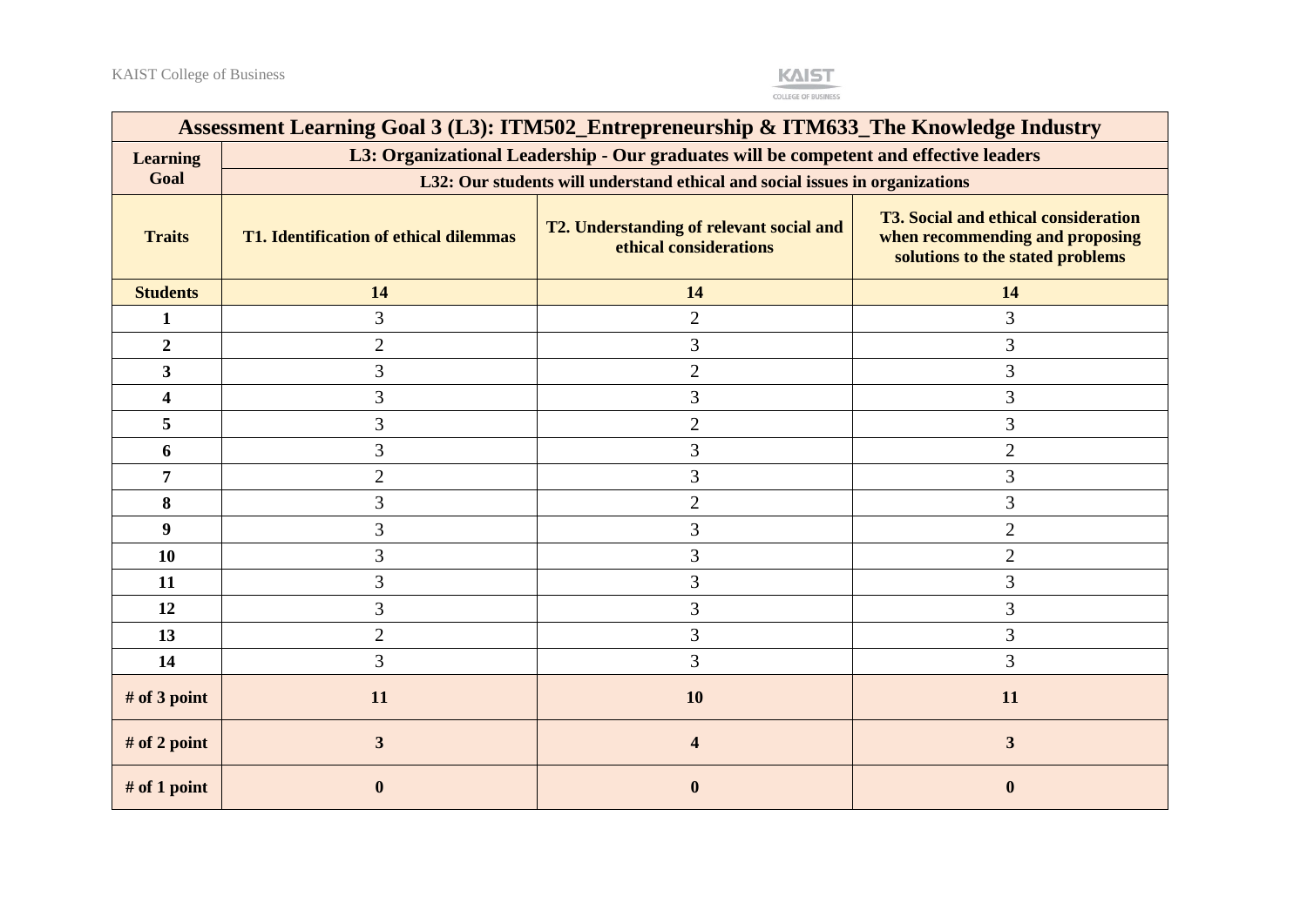

COLLEGE OF BUSINESS

| <b>Total Score</b>             | 34    | 32    | 33    |
|--------------------------------|-------|-------|-------|
| <b>Average</b>                 | 2.786 | 2.714 | 2.786 |
| <b>Total</b><br><b>Average</b> |       | 2.762 |       |

*Criteria: 1 (Fails to Meet Expectations), 2 (Meet Expectations), 3 (Exceeds Expectations)*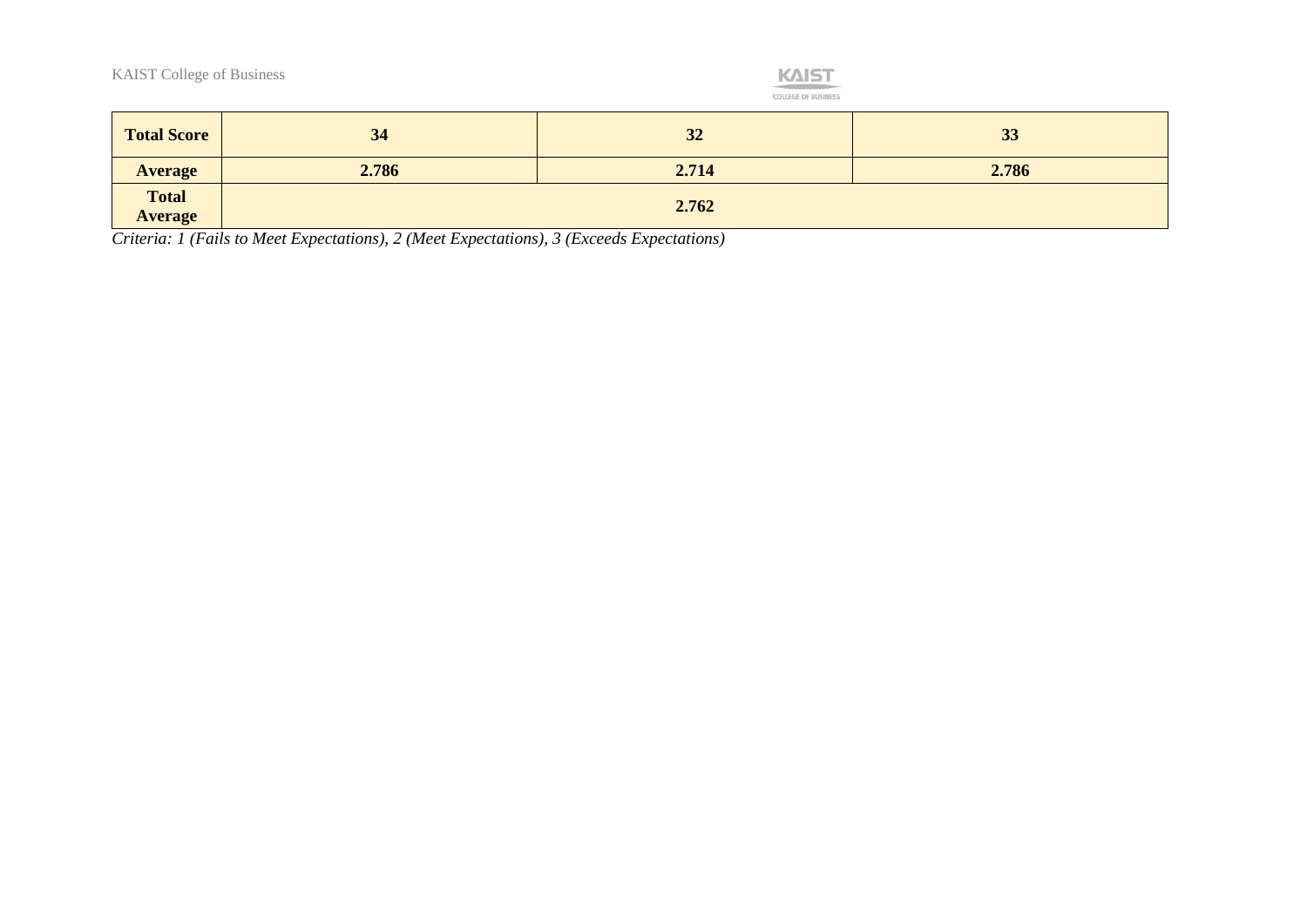

|                         | Assessment Learning Goal 4 (L4): ITM501_Introduction to Innovation Management: Theory & Practice                                                                                                                                                                                          |                                                                                                                     |                |                |                |  |  |
|-------------------------|-------------------------------------------------------------------------------------------------------------------------------------------------------------------------------------------------------------------------------------------------------------------------------------------|---------------------------------------------------------------------------------------------------------------------|----------------|----------------|----------------|--|--|
| <b>Learning</b><br>Goal | L4: Comprehensive Knowledge in Business and Technology - Our graduates will acquire knowledge related to<br>business innovation and technology management                                                                                                                                 |                                                                                                                     |                |                |                |  |  |
|                         |                                                                                                                                                                                                                                                                                           | L41: Our students will be able to develop technology strategy to aid a wide range of corporate management decisions |                |                |                |  |  |
| <b>Traits</b>           | <b>T1. Articulate</b><br><b>T2. Identification of</b><br><b>T3. Development of</b><br><b>T4. Comprehensive</b><br>technology-business<br>technology' strategic<br><b>viable technology</b><br><b>T5. Presentation</b><br>technology strategy<br><b>implications</b><br>strategies<br>link |                                                                                                                     |                |                |                |  |  |
| <b>Students</b>         | 16                                                                                                                                                                                                                                                                                        | 16                                                                                                                  | 16             | 16             | 16             |  |  |
| 1                       | $\overline{2}$                                                                                                                                                                                                                                                                            | 3                                                                                                                   | $\overline{2}$ | $\overline{2}$ | 3              |  |  |
| $\overline{2}$          | 3                                                                                                                                                                                                                                                                                         | 3                                                                                                                   | $\overline{2}$ | 3              | $\overline{2}$ |  |  |
| 3                       | 3                                                                                                                                                                                                                                                                                         | 3                                                                                                                   | 3              | $\overline{2}$ | $\overline{2}$ |  |  |
| 4                       | 3                                                                                                                                                                                                                                                                                         | 3                                                                                                                   | 3              | 3              | 3              |  |  |
| 5                       | 3                                                                                                                                                                                                                                                                                         | 3                                                                                                                   | $\overline{2}$ | 3              | $\overline{2}$ |  |  |
| 6                       | $\overline{2}$                                                                                                                                                                                                                                                                            | $\overline{2}$                                                                                                      | $\overline{2}$ | $\overline{2}$ | 3              |  |  |
| 7                       | 3                                                                                                                                                                                                                                                                                         | 3                                                                                                                   | 3              | $\overline{2}$ | $\overline{2}$ |  |  |
| 8                       | 3                                                                                                                                                                                                                                                                                         | 3                                                                                                                   | $\overline{2}$ | $\overline{2}$ | 3              |  |  |
| 9                       | $\overline{2}$                                                                                                                                                                                                                                                                            | 3                                                                                                                   | $\overline{2}$ | $\overline{2}$ | $\overline{2}$ |  |  |
| 10                      | 3                                                                                                                                                                                                                                                                                         | $\overline{2}$                                                                                                      | 3              | 3              | $\mathfrak{2}$ |  |  |
| 11                      | 3                                                                                                                                                                                                                                                                                         | $\overline{2}$                                                                                                      | $\overline{3}$ | 3              | $\overline{2}$ |  |  |
| 12                      | 3                                                                                                                                                                                                                                                                                         | 3                                                                                                                   | $\overline{2}$ | $\overline{2}$ | 3              |  |  |
| 13                      | 3                                                                                                                                                                                                                                                                                         | $\overline{2}$                                                                                                      | $\overline{2}$ | 3              | 3              |  |  |
| 14                      | 3                                                                                                                                                                                                                                                                                         | $\overline{2}$                                                                                                      | 3              | $\overline{2}$ | $\overline{2}$ |  |  |
| 15                      | 3                                                                                                                                                                                                                                                                                         | 3                                                                                                                   | 3              | 3              | 3              |  |  |
| 16                      | $\overline{2}$                                                                                                                                                                                                                                                                            | $\overline{2}$                                                                                                      | $\overline{2}$ | $\overline{2}$ | $\overline{2}$ |  |  |
| $#$ of 3 point          | 12                                                                                                                                                                                                                                                                                        | 10                                                                                                                  | 7              |                |                |  |  |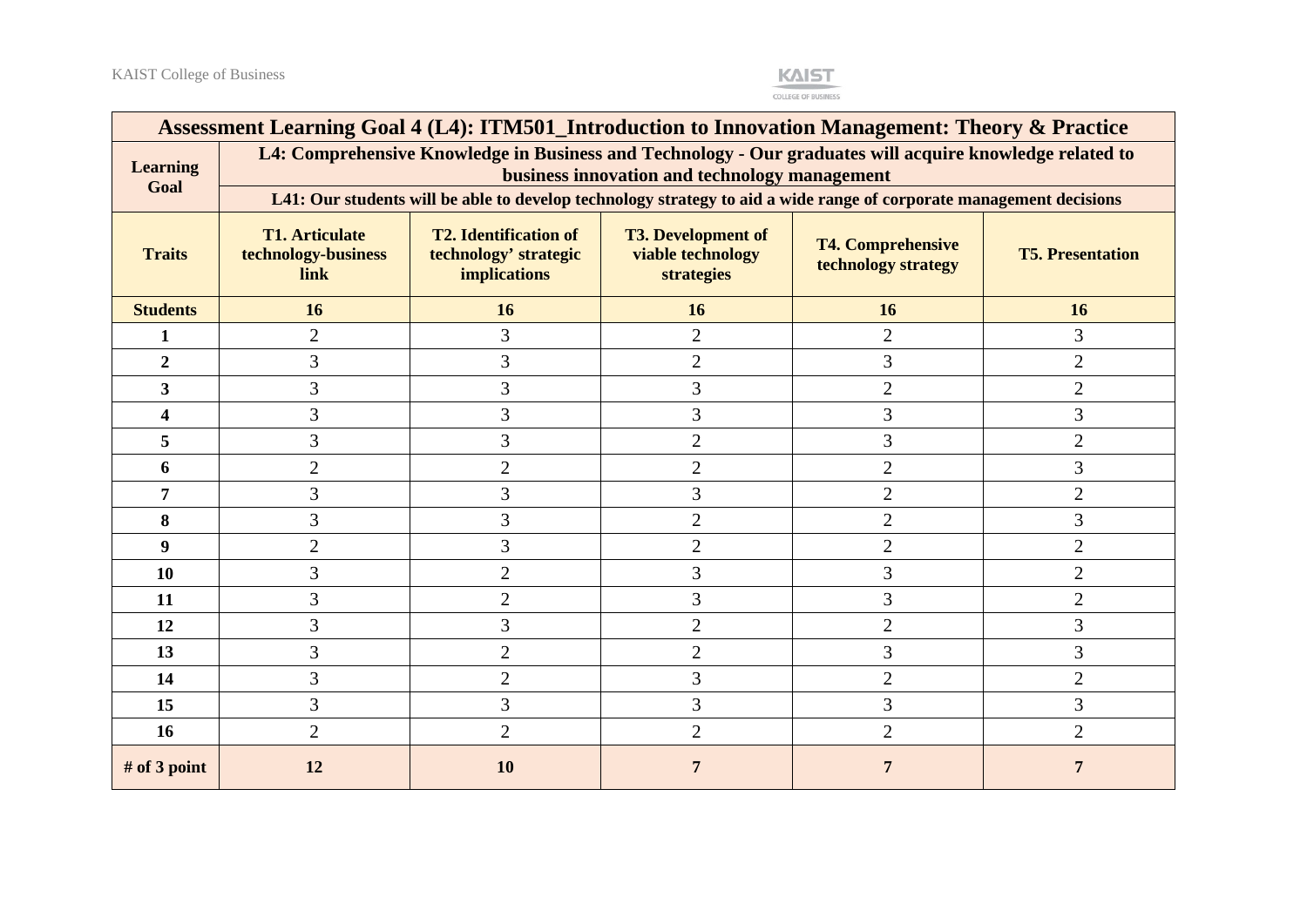

|  |  | DE BUSINES |  |  |
|--|--|------------|--|--|
|  |  |            |  |  |

| # of 2 point                   |                  | 6        | $\mathbf Q$ | $\boldsymbol{Q}$ | $\mathbf{Q}$     |  |  |
|--------------------------------|------------------|----------|-------------|------------------|------------------|--|--|
| $#$ of 1 point                 | $\boldsymbol{0}$ | $\bf{0}$ | $\bf{0}$    | $\boldsymbol{0}$ | $\boldsymbol{0}$ |  |  |
| <b>Total Score</b>             | 44               | 42       | 39          | 39               | 39               |  |  |
| <b>Average</b>                 | 2.750            | 2.625    | 2.438       | 2.438            | 2.438            |  |  |
| <b>Total</b><br><b>Average</b> | 2.538            |          |             |                  |                  |  |  |

*Criteria: 1 (Fails to Meet Expectations), 2 (Meet Expectations), 3 (Exceeds Expectations)*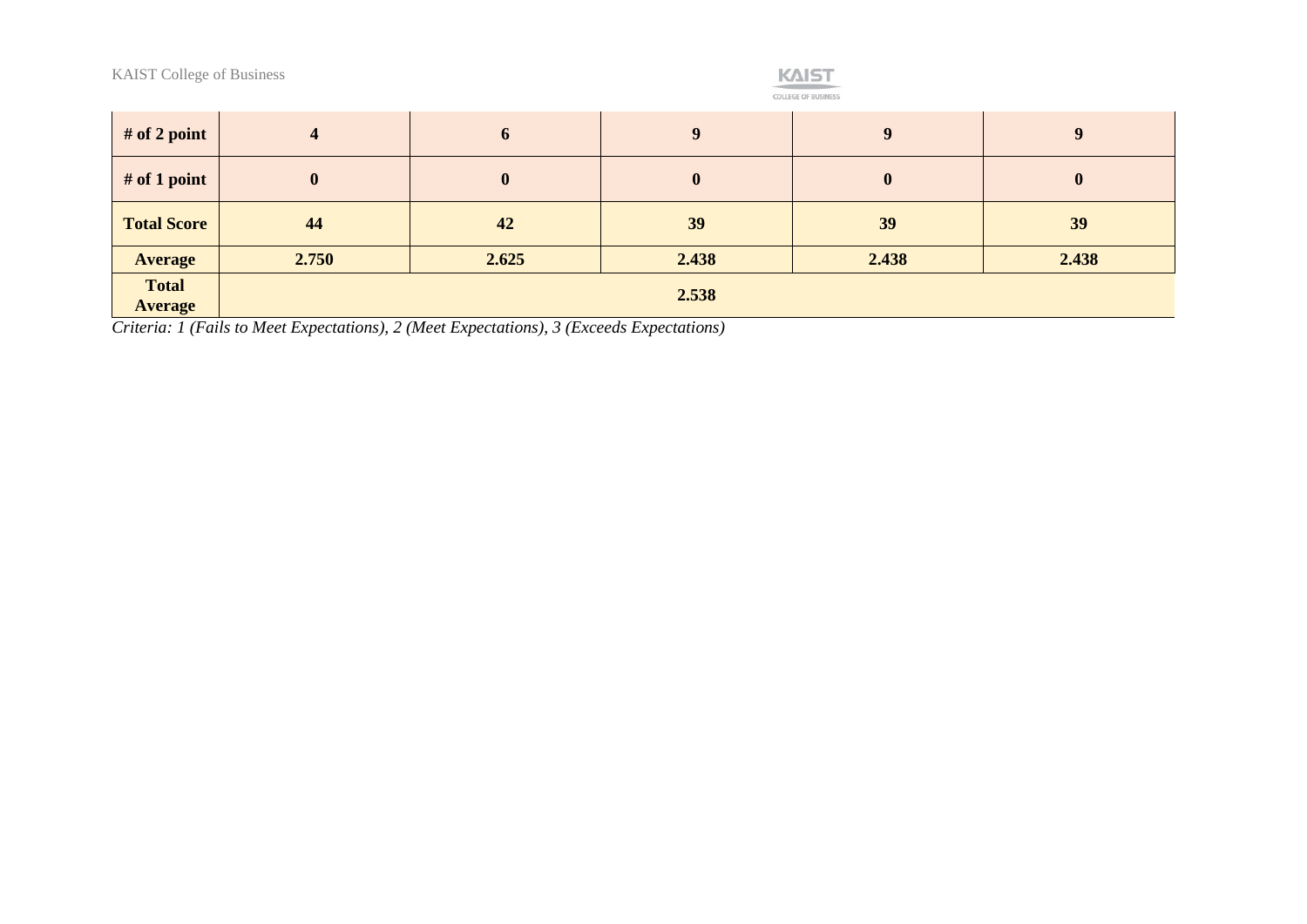

|                         | Assessment Learning Goal 4 (L4): ITM501_Introduction to Innovation Management: Theory & Practice                                                                                                                                    |                                                                                 |                |                |  |  |  |
|-------------------------|-------------------------------------------------------------------------------------------------------------------------------------------------------------------------------------------------------------------------------------|---------------------------------------------------------------------------------|----------------|----------------|--|--|--|
| <b>Learning</b><br>Goal | L4: Comprehensive Knowledge in Business and Technology - Our graduates will acquire knowledge related to business<br>innovation and technology management                                                                           |                                                                                 |                |                |  |  |  |
|                         |                                                                                                                                                                                                                                     | L42: Our students recognize the importance of technology in business innovation |                |                |  |  |  |
| <b>Traits</b>           | <b>T2. Development of aligned</b><br><b>T3. Creative and innovative</b><br>T1. Strategic and integrative<br><b>T4. Articulation of technology-</b><br>thinking<br>technology-business strategy<br>business relationship<br>thinking |                                                                                 |                |                |  |  |  |
| <b>Students</b>         | 16                                                                                                                                                                                                                                  | 16                                                                              | 16             | 16             |  |  |  |
| 1                       | 3                                                                                                                                                                                                                                   | 3                                                                               | $\overline{2}$ | $\overline{2}$ |  |  |  |
| $\overline{2}$          | 3                                                                                                                                                                                                                                   | $\overline{2}$                                                                  | $\overline{3}$ | $\overline{2}$ |  |  |  |
| 3                       | 3                                                                                                                                                                                                                                   | 3                                                                               | 3              | 3              |  |  |  |
|                         | 3                                                                                                                                                                                                                                   | 3                                                                               | 3              | 3              |  |  |  |
| 5                       | 3                                                                                                                                                                                                                                   | 3                                                                               | $\overline{2}$ | $\overline{2}$ |  |  |  |
| 6                       | 2                                                                                                                                                                                                                                   | 2                                                                               | 3              | 3              |  |  |  |
| 7                       | 3                                                                                                                                                                                                                                   | 3                                                                               | $\overline{2}$ | $\overline{2}$ |  |  |  |
| 8                       | $\overline{2}$                                                                                                                                                                                                                      | $\overline{2}$                                                                  | $\overline{2}$ | $\overline{2}$ |  |  |  |
| 9                       | $\overline{2}$                                                                                                                                                                                                                      | $\overline{2}$                                                                  | $\overline{2}$ | $\overline{2}$ |  |  |  |
| 10                      | 2                                                                                                                                                                                                                                   | $\overline{2}$                                                                  | 3              | 3              |  |  |  |
| 11                      | 3                                                                                                                                                                                                                                   | $\overline{2}$                                                                  | $\overline{2}$ | $\overline{2}$ |  |  |  |
| 12                      | 3                                                                                                                                                                                                                                   | $\overline{2}$                                                                  | $\overline{2}$ | $\overline{2}$ |  |  |  |
| 13                      | 3                                                                                                                                                                                                                                   | $\overline{2}$                                                                  | $\overline{2}$ | 3              |  |  |  |
| 14                      | 3                                                                                                                                                                                                                                   | 3                                                                               | $\overline{2}$ | $\overline{2}$ |  |  |  |
| 15                      | 3                                                                                                                                                                                                                                   | 3                                                                               | 3              | 3              |  |  |  |
| <b>16</b>               | $\overline{2}$                                                                                                                                                                                                                      | $\overline{2}$                                                                  | $\overline{2}$ | $\overline{2}$ |  |  |  |
| # of $3$<br>point       | <b>11</b>                                                                                                                                                                                                                           |                                                                                 |                |                |  |  |  |